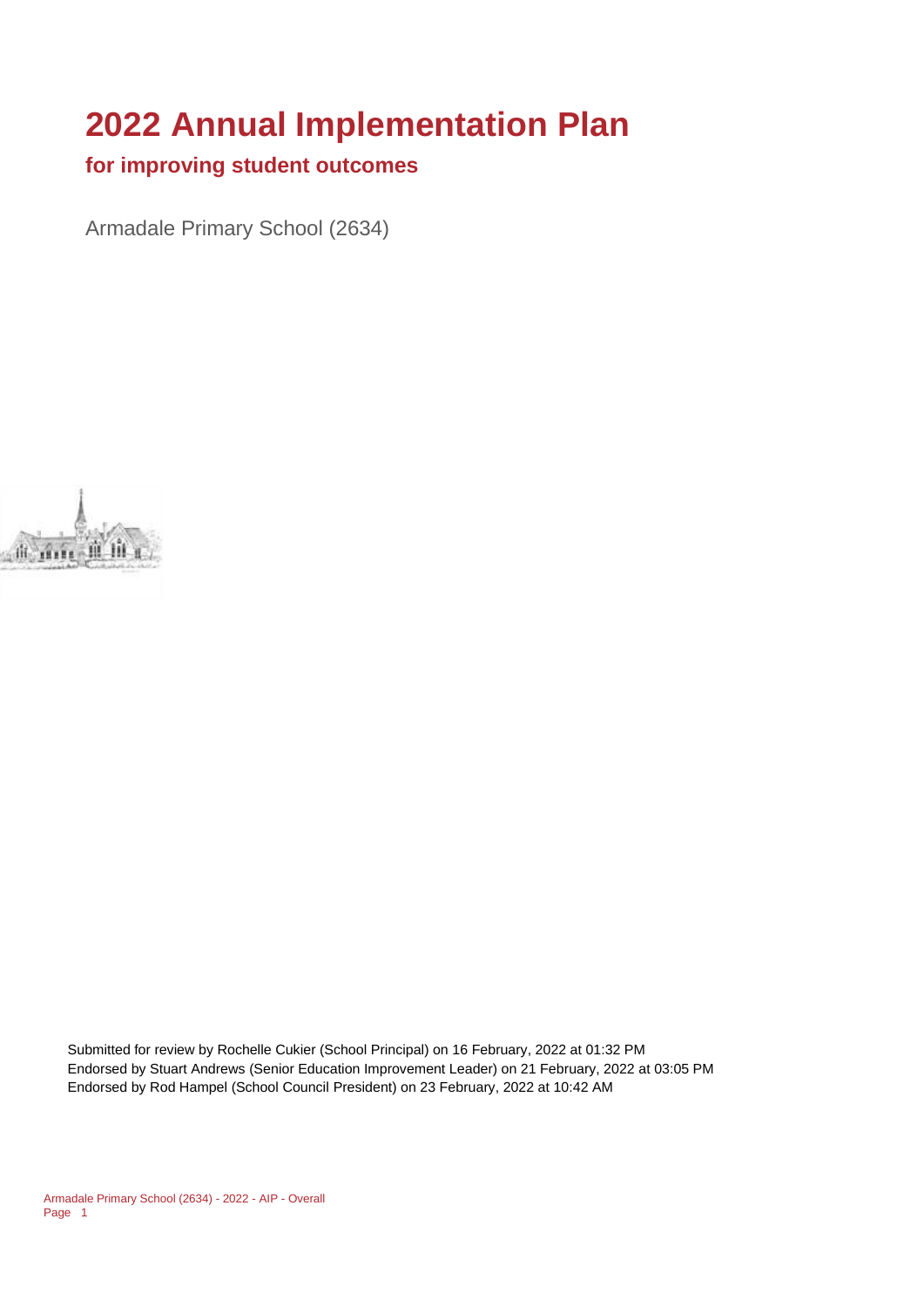## **Self-evaluation Summary - 2022**

|                                           | <b>FISO 2.0 Dimensions</b>                                                                                                                                                                                                       | <b>Self-evaluation Level</b> |
|-------------------------------------------|----------------------------------------------------------------------------------------------------------------------------------------------------------------------------------------------------------------------------------|------------------------------|
| <b>Teaching</b><br>and<br><b>Learning</b> | Documented teaching and learning program based on the Victorian<br>Curriculum and senior secondary pathways, incorporating extra-<br>curricula programs                                                                          |                              |
|                                           | Use of common and subject-specific high impact teaching and<br>learning strategies as part of a shared and responsive teaching and<br>learning model implemented through positive and supportive student-<br>staff relationships | Embedding                    |

| <b>Assessment</b> | Systematic use of assessment strategies and measurement practices<br>to obtain and provide feedback on student learning growth, attainment<br>and wellbeing capabilities | Embedding |
|-------------------|--------------------------------------------------------------------------------------------------------------------------------------------------------------------------|-----------|
|                   | Systematic use of data and evidence to drive the prioritisation,<br>development, and implementation of actions in schools and<br>classrooms.                             |           |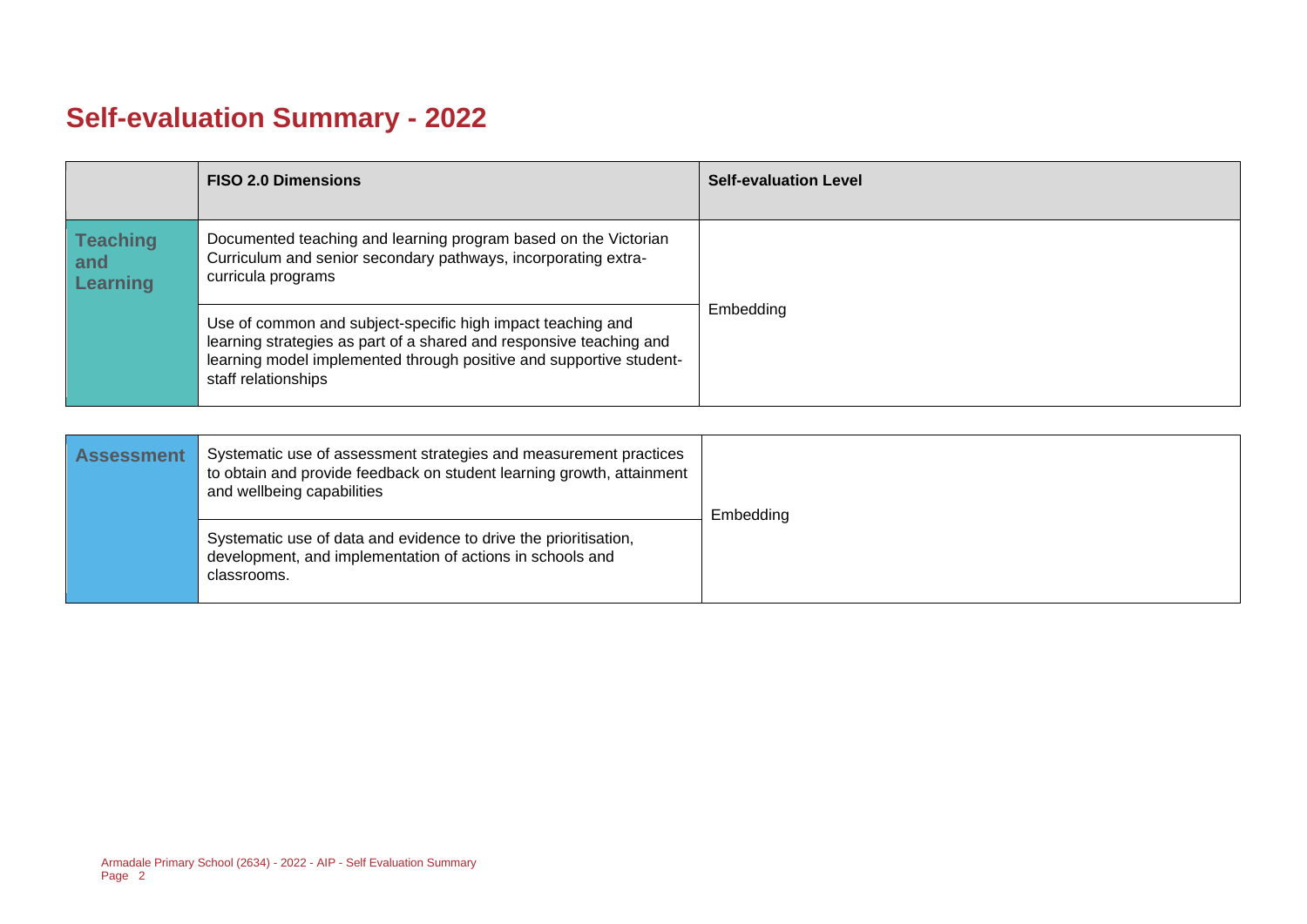| Leadership | The strategic direction and deployment of resources to create and<br>reflect shared goals and values; high expectations; and a positive,<br>safe and orderly learning environment | Embedding |
|------------|-----------------------------------------------------------------------------------------------------------------------------------------------------------------------------------|-----------|
|            | Shared development of a culture of respect and collaboration with<br>positive and supportive relationships between students and staff at the<br>core                              |           |

| <b>Engagement</b> | Activation of student voice and agency, including in leadership and<br>learning, to strengthen students' participation and engagement in<br>school                                    | Excelling |
|-------------------|---------------------------------------------------------------------------------------------------------------------------------------------------------------------------------------|-----------|
|                   | Strong relationships and active partnerships between schools and<br>families/carers, communities, and organisations to strengthen<br>students' participation and engagement in school |           |

| <b>Support</b> | Responsive, tiered and contextualised approaches and strong<br>relationships to support student learning, wellbeing and inclusion                                         |           |
|----------------|---------------------------------------------------------------------------------------------------------------------------------------------------------------------------|-----------|
|                | Effective use of resources and active partnerships with families/carers,<br>specialist providers and community organisations to provide<br>responsive support to students | Excelling |

| Enter your reflective comments | Curriculum design documentation in respect to the teaching and learning program is very thorough and comprehensive and<br>at the same time fluid and adaptable to enable teachers' modifications to their program to meet children's point of need.<br>Literacy and numeracy concepts are taught through instructional models which are scaffolded enabling all children to<br>experience success. The launch, explore, enable, extend, share and summarise model of learning is taught through both<br>Maths and English. Additionally, our teachers use explicit literacy and numeracy strategies in these learning areas as well<br>as using the Big Idea to create connections across the curriculum. Data walls are used extensively to inform planning and |
|--------------------------------|------------------------------------------------------------------------------------------------------------------------------------------------------------------------------------------------------------------------------------------------------------------------------------------------------------------------------------------------------------------------------------------------------------------------------------------------------------------------------------------------------------------------------------------------------------------------------------------------------------------------------------------------------------------------------------------------------------------------------------------------------------------|
|                                | curriculum design and to teach children at their point of need.                                                                                                                                                                                                                                                                                                                                                                                                                                                                                                                                                                                                                                                                                                  |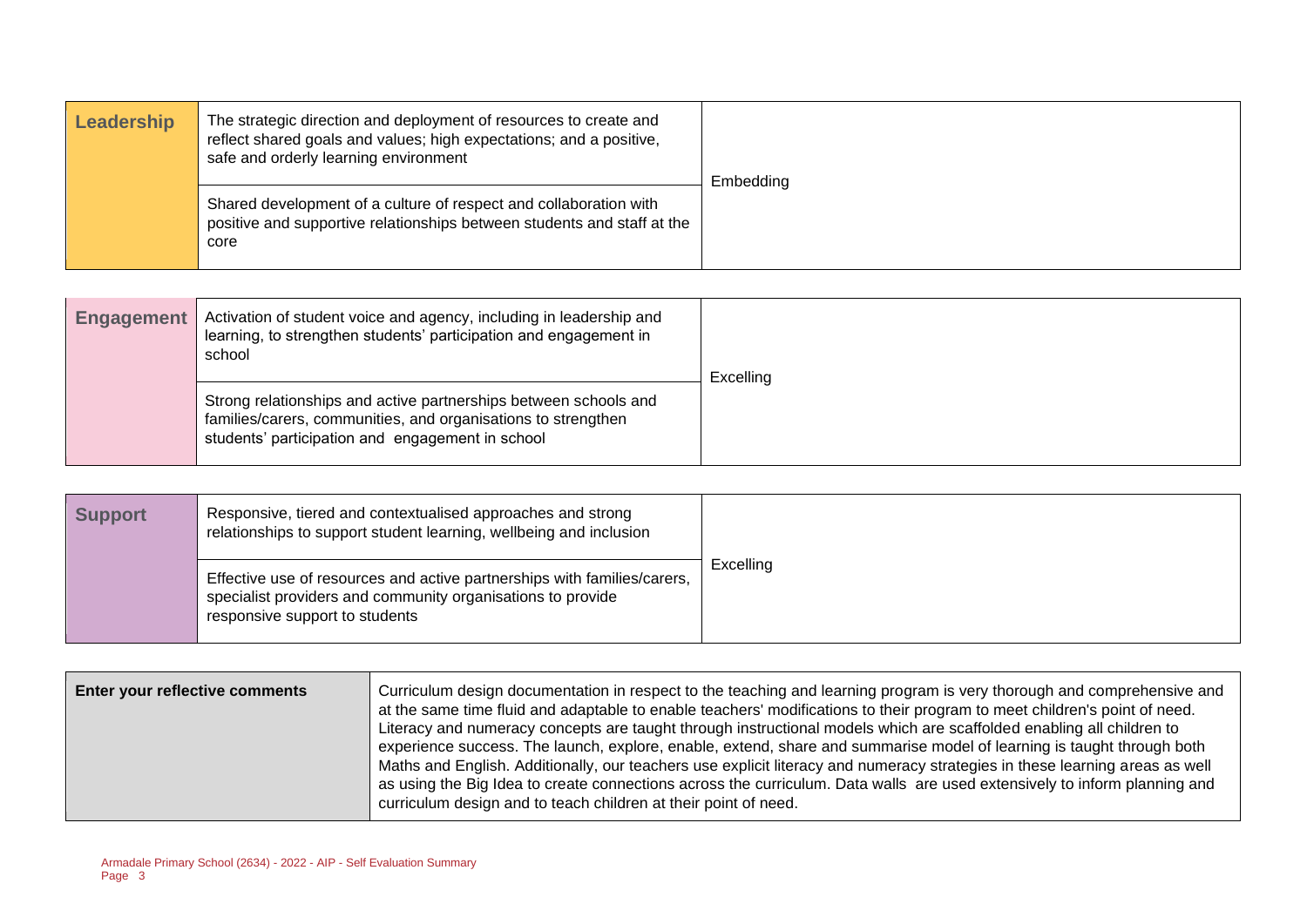|                                  | Our student wellbeing across the school is particularly strong, as evidenced by our ATOSS results for the last 5 years in a<br>row and in particular, when compared to similar schools. The class teachers regularly use circle time meetings with their<br>children as a check-in and to problem solve and discuss issues as they arise. We are a partner school in the Respectful<br>Relationships program and in 2022 we will begin our partnership with The Resilience Project. We also use Restorative<br>Practices when there are misunderstandings with children to help them see what role they played, to take ownership and<br>agency and to commit to restoring the relationship.                                 |
|----------------------------------|------------------------------------------------------------------------------------------------------------------------------------------------------------------------------------------------------------------------------------------------------------------------------------------------------------------------------------------------------------------------------------------------------------------------------------------------------------------------------------------------------------------------------------------------------------------------------------------------------------------------------------------------------------------------------------------------------------------------------|
| <b>Considerations for 2022</b>   | We are on track to meet our SSP targets and we are working towards the DET priority goals for 2022<br>Our priorities for 2022 to ensure these goals are met include :<br>- Developing scope and sequence overviews for both numeracy and literacy across the school<br>Embedding more phonics to improve decoding and encoding in reading and spelling<br>- Constructing small focus groups for writing and clinics when undertaking Education Research projects<br>- Refining our differentiation practices in extension and enrichment through small groups<br>- Launching The Resilience Project<br>- Continuing with the Tutoring Initiative for students who need support as determined by DAL and literacy assessments |
| Documents that support this plan |                                                                                                                                                                                                                                                                                                                                                                                                                                                                                                                                                                                                                                                                                                                              |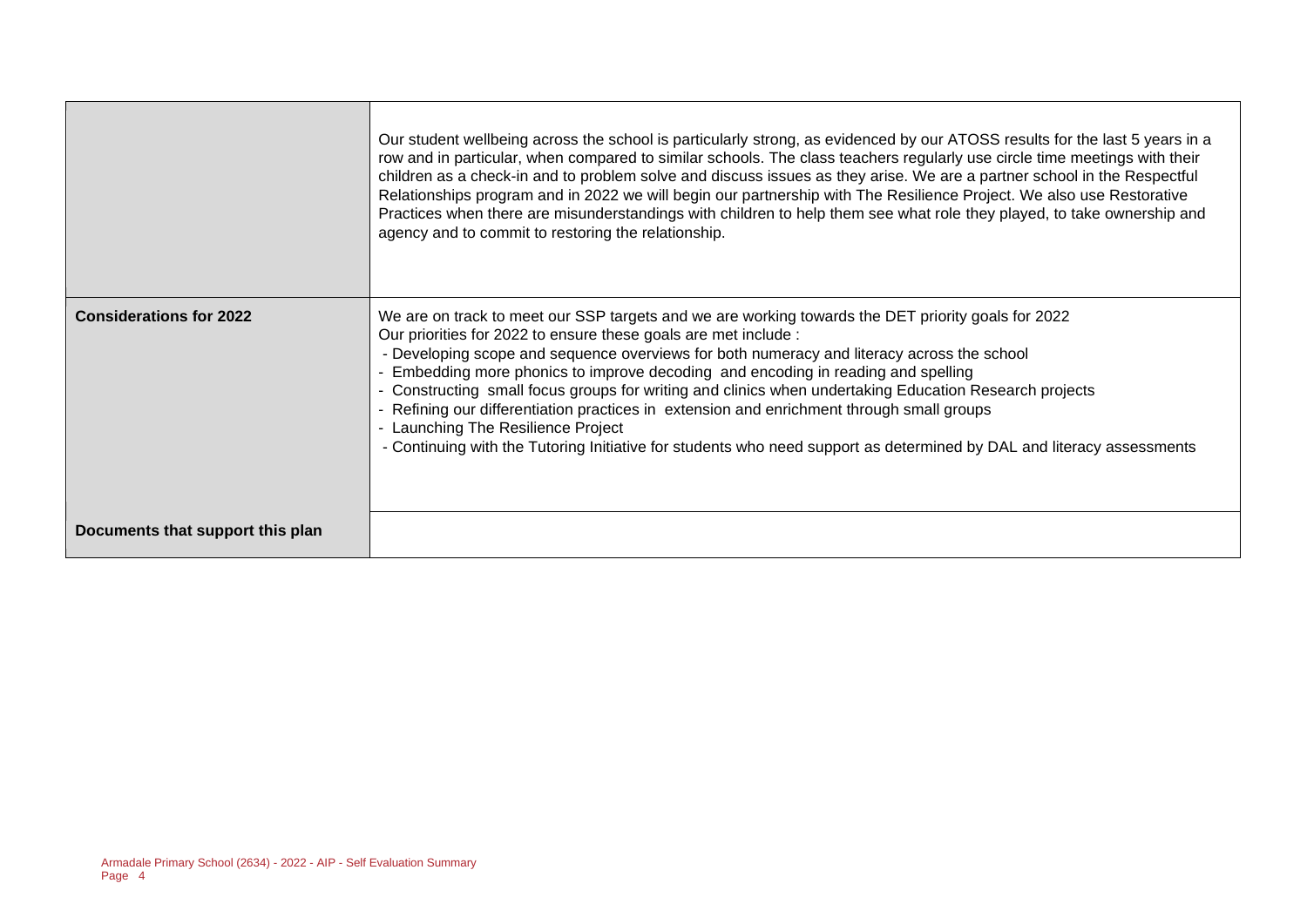## **SSP Goals Targets and KIS**

| Goal 1                                                         | <b>2022 Priorities Goal</b><br><br><br>Some of our students have thrived in the remote learning environment, others have maintained their learning progress,<br>and some need extra learning and wellbeing support despite the best efforts of their teachers and families. In 2022 we will<br>continue to focus on student learning - with an increased focus on numeracy - and student wellbeing through the 2022<br>Priorities Goal, a learning Key Improvement Strategy and a wellbeing Key Improvement Strategy. We will teach and<br>support each student at their point of need and in line with FISO. |
|----------------------------------------------------------------|---------------------------------------------------------------------------------------------------------------------------------------------------------------------------------------------------------------------------------------------------------------------------------------------------------------------------------------------------------------------------------------------------------------------------------------------------------------------------------------------------------------------------------------------------------------------------------------------------------------|
| Target 1.1                                                     | Support for the 2022 Priorities                                                                                                                                                                                                                                                                                                                                                                                                                                                                                                                                                                               |
| Key Improvement Strategy 1.a<br>Priority 2022 Dimension        | Learning - Support both those who need extra support and those who have thrived to continue to extend their learning,<br>especially in numeracy                                                                                                                                                                                                                                                                                                                                                                                                                                                               |
| <b>Key Improvement Strategy 1.b</b><br>Priority 2022 Dimension | Wellbeing - Effectively mobilise available resources to support students' wellbeing and mental health, especially the most<br>vulnerable                                                                                                                                                                                                                                                                                                                                                                                                                                                                      |
| Goal 2                                                         | To improve the achievement and learning growth of every student, particularly in literacy and numeracy                                                                                                                                                                                                                                                                                                                                                                                                                                                                                                        |
| Target 2.1                                                     | NAPLAN benchmark growth<br>By 2023, increase the percentage of students in Year 5 making above benchmark growth<br>• Reading to 32% or above (from 19% in 2019)<br>• Writing to 32% or above (from $15\%$ in 2019)<br>• Numeracy to 32% or above (from 15% in 2019)                                                                                                                                                                                                                                                                                                                                           |
| <b>Target 2.2</b>                                              | NAPLAN Year $3 \& 5$ students performing in the top two bands.<br>By 2023, increase the percentage of Year 3 students in the top two NAPLAN bands for:                                                                                                                                                                                                                                                                                                                                                                                                                                                        |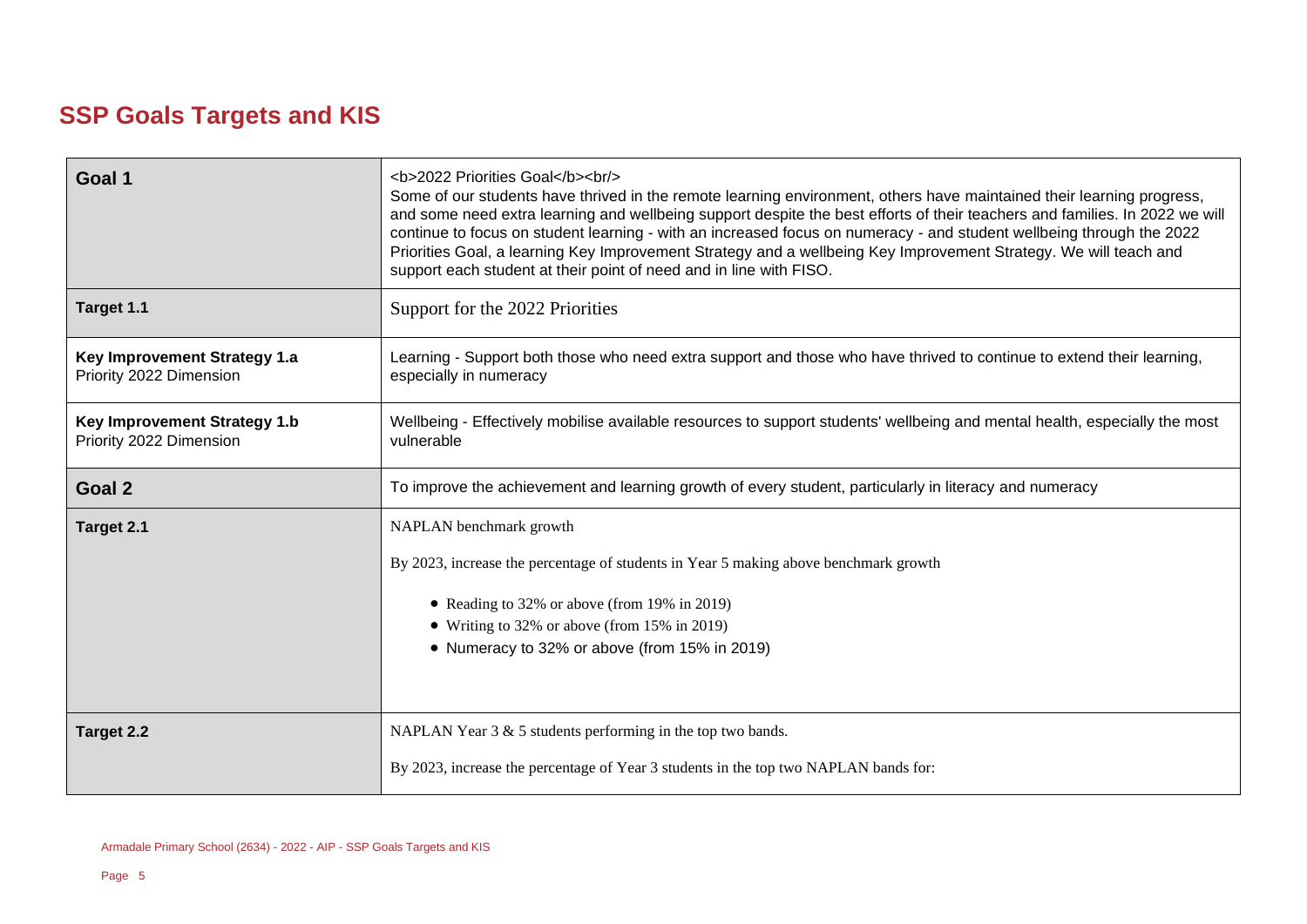|            | • Reading to 85% or above (from 67% in 2019)<br>• Writing to 85% or above (from 64% in 2019)<br>• Numeracy to 85% or above (from 55% in 2019)<br>By 2023, increase the percentage of Year 5 students in the top two NAPLAN bands for:<br>• Reading to 75% or above (from 65% in 2019)<br>• Writing to 36% or above (from 16% in 2019)<br>• Numeracy to 65% or above (from 45% in 2019)                                                                                                                                                                                                                                                                                                                                                                                                                                                                      |
|------------|-------------------------------------------------------------------------------------------------------------------------------------------------------------------------------------------------------------------------------------------------------------------------------------------------------------------------------------------------------------------------------------------------------------------------------------------------------------------------------------------------------------------------------------------------------------------------------------------------------------------------------------------------------------------------------------------------------------------------------------------------------------------------------------------------------------------------------------------------------------|
| Target 2.3 | Learning growth using Teacher Judgement<br>• In each year of the SSP, 95% of students will demonstrate 12 months or more learning growth in reading, writing<br>and numeracy using Teacher Judgement data that has been triangulated with reference to agreed norm-<br>referenced/standards-based data. (96% in 2019 for reading; 94% for writing and 96% for number<br>and algebra).<br>• Our norm -referenced data sets for triangulated data include:<br>Maths: Maths Online interview -once a year in Prep -3, Fractions and Decimals<br>Interviews Years 4-6 and NAPLAN at Year 3 and 5<br>Reading: Running records P-6 twice a term, Fountas and Pinnell twice a term, Reading<br>comprehension Torch twice a year<br>Writing: 2 Writing SATS per term using whole school writing rubric based on the 6 traits of<br>writing to assess writing growth |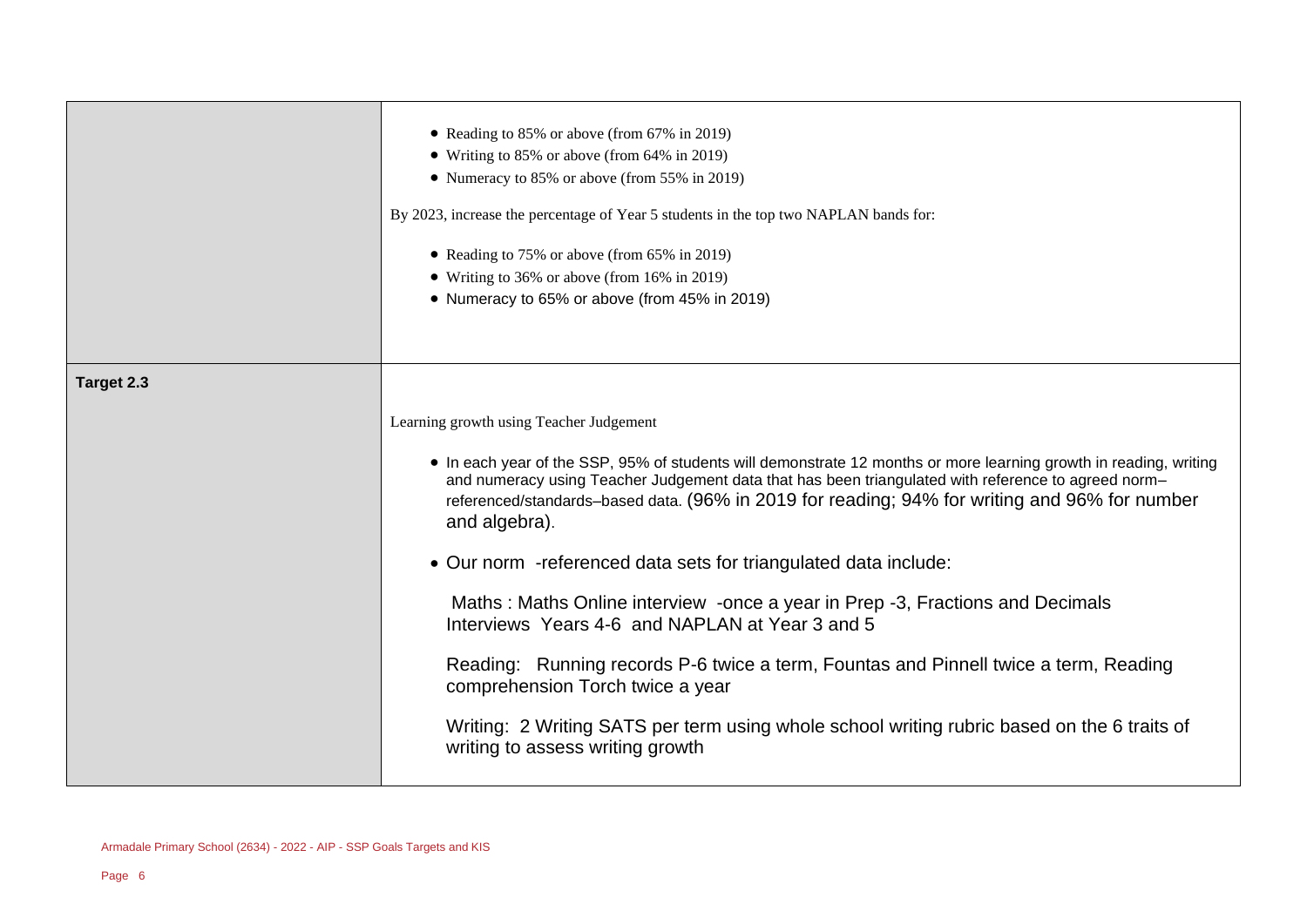| Target 2.4                                                                 | Staff opinion as shown in the SSS.                                                                                                                                                                                                                |
|----------------------------------------------------------------------------|---------------------------------------------------------------------------------------------------------------------------------------------------------------------------------------------------------------------------------------------------|
|                                                                            | By 2023 the per cent positive endorsement on the SSS will be:                                                                                                                                                                                     |
|                                                                            | • Professional learning through peer observation—90% or above (from 78% in 2019)<br>• Feedback-90% or above (from 83% in 2019)                                                                                                                    |
| <b>Key Improvement Strategy 2.a</b><br><b>Building practice excellence</b> | Strengthen the capacity of teachers and teams to use assessment data and numerical evidence to plan a differentiated<br>teaching and learning program that targets the point of learning need of all students, including high performing students |
| <b>Key Improvement Strategy 2.b</b><br><b>Building practice excellence</b> | Embed whole school instructional models for the teaching of Reading, Writing and Numeracy that integrates the use of<br>high impact teaching strategies to enable consistent, high quality instruction in every classroom                         |
| <b>Key Improvement Strategy 2.c</b><br><b>Building practice excellence</b> | Embed a communities of practice culture that uses a coaching, modelling, peer observation and feedback professional<br>learning model to enable greater consistency, shared accountability and collective responsibility for improved outcomes    |
| <b>Key Improvement Strategy 2.d</b><br>Instructional and shared leadership | Enhance the instructional and shared leadership capability of all in leadership roles so that their capacity to support,<br>monitor and evaluate the impact of teaching on student learning outcomes is strengthened                              |
| Goal 3                                                                     | To strengthen student engagement in learning                                                                                                                                                                                                      |
| Target 3.1                                                                 |                                                                                                                                                                                                                                                   |
|                                                                            | Student opinion as shown in the AToSS.                                                                                                                                                                                                            |
|                                                                            | By 2023, the percent positive endorsement on the AToSS for Years 4–6 will be:                                                                                                                                                                     |
|                                                                            | • Student voice and agency—95% or above (from 89% in 2019)                                                                                                                                                                                        |

 $\overline{a}$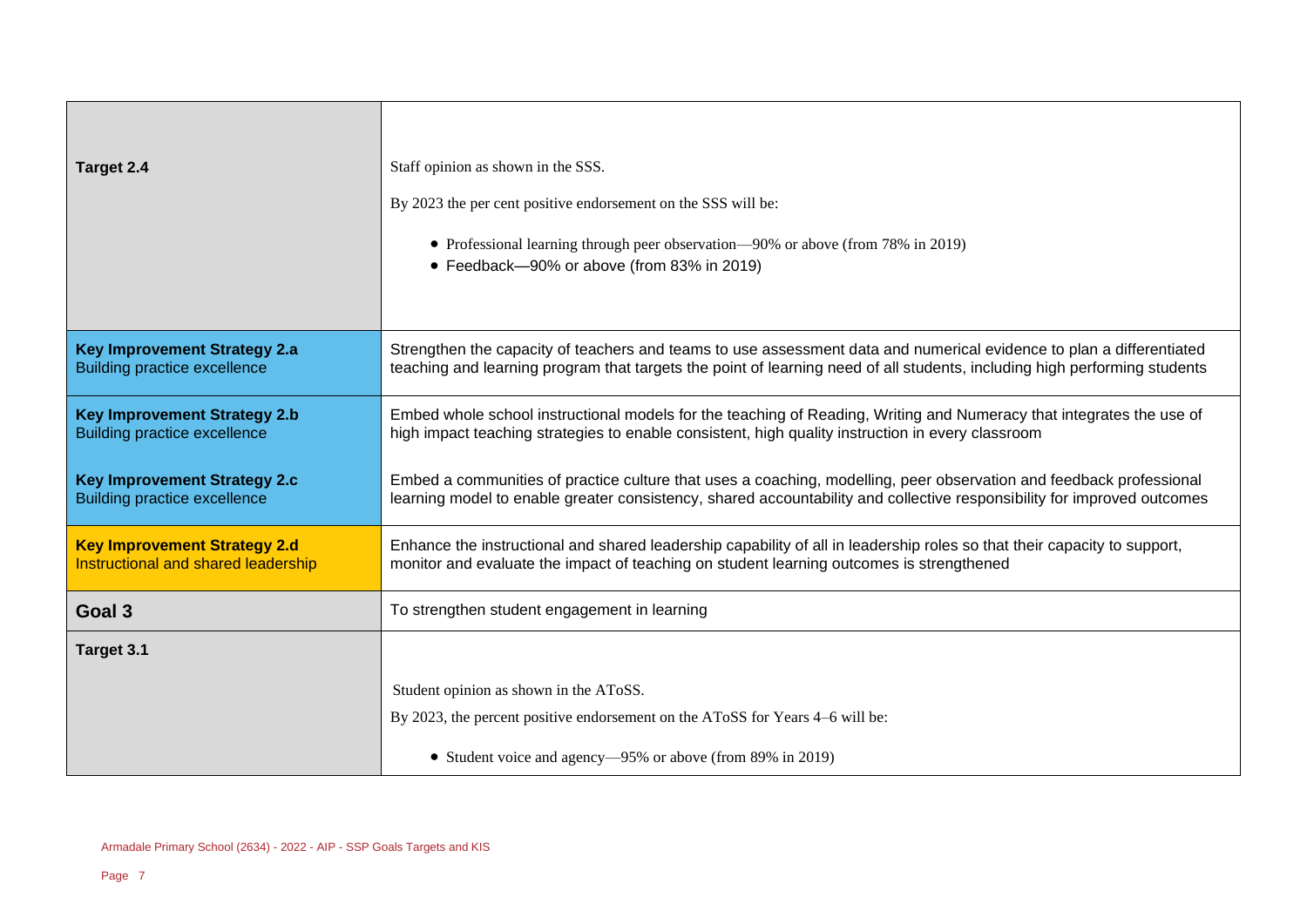|                                                                                         | • Motivation and interest-95% or above (from 90% in 2019)<br>By 2023, the attendance data across the school will reduce to:<br>• Average absence breakdown for all absences -13% (from 17.7% in 2019)                                                                                                                 |
|-----------------------------------------------------------------------------------------|-----------------------------------------------------------------------------------------------------------------------------------------------------------------------------------------------------------------------------------------------------------------------------------------------------------------------|
| Target 3.2                                                                              | Parent opinion as shown on the POS.<br>By 2023 increase the percent positive endorsement in the POS:<br>• Student voice and agency—to 85% or above (from 60% in 2019)<br>• Student motivation and support—to 85% or above (from 52% in 2019)<br>• Stimulating learning environment-to 85% or above (from 59% in 2019) |
| <b>Key Improvement Strategy 3.a</b><br>Empowering students and building school<br>pride | Develop and implement a learner agency strategy                                                                                                                                                                                                                                                                       |
| <b>Key Improvement Strategy 3.b</b><br>Intellectual engagement and self-<br>awareness   | Build teacher capacity to enhance student voice and learner agency                                                                                                                                                                                                                                                    |
| <b>Key Improvement Strategy 3.c</b><br>Empowering students and building school<br>pride | Share student learning data routinely so learning growth and progress are monitored and visible to all                                                                                                                                                                                                                |
| Goal 4                                                                                  | To further enhance the social and emotional wellbeing of every student                                                                                                                                                                                                                                                |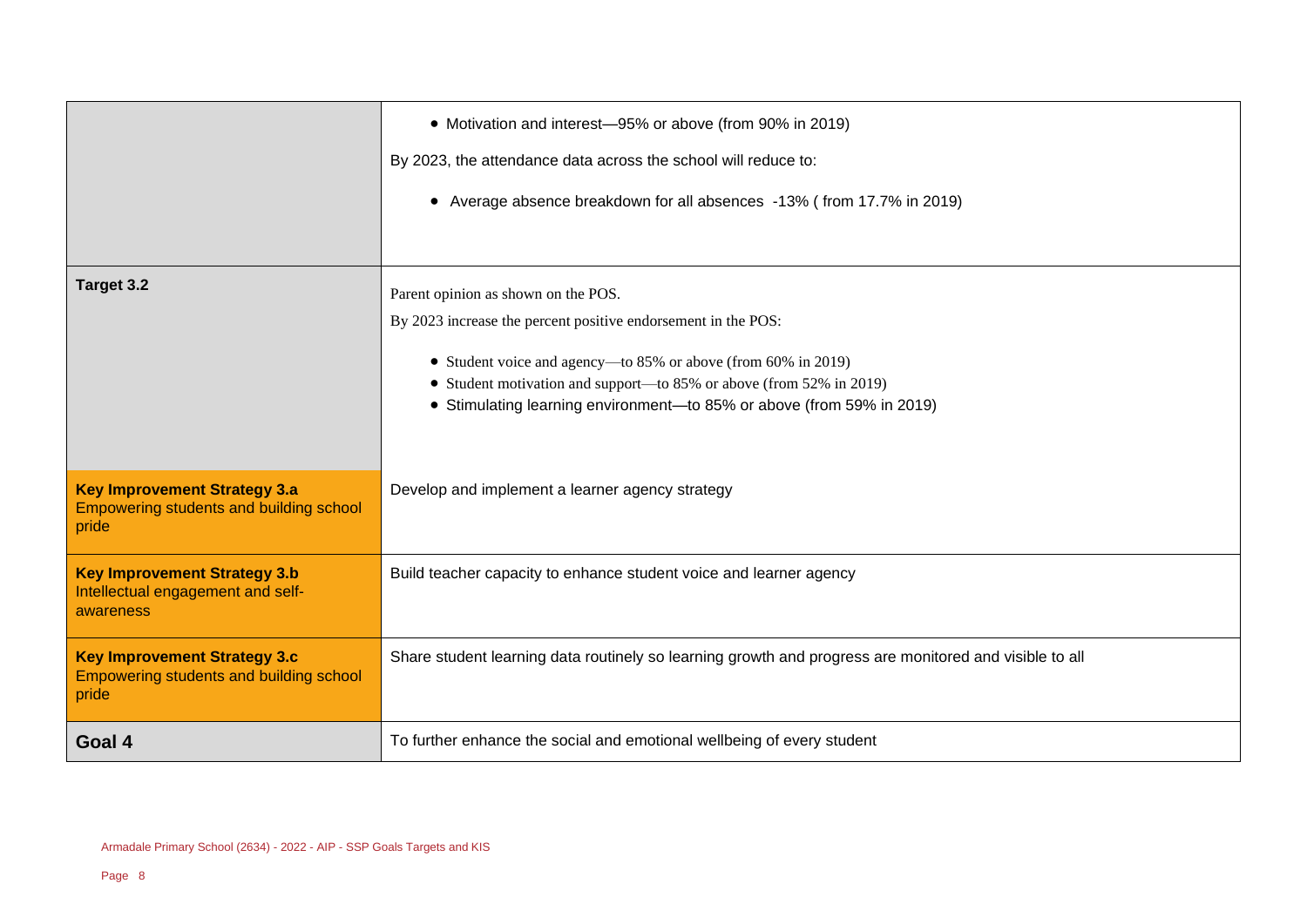| Target 4.1                                                                             |                                                                                                                                                                                                                                                                                                                                                                                                                                                          |
|----------------------------------------------------------------------------------------|----------------------------------------------------------------------------------------------------------------------------------------------------------------------------------------------------------------------------------------------------------------------------------------------------------------------------------------------------------------------------------------------------------------------------------------------------------|
|                                                                                        | Student opinion as shown in the AToSS<br>By 2023, the per cent positive endorsement on the AToSS for Years 4–6 will be:<br>• Effective classroom behaviour—95% or above (from 91% in 2019)<br>• Teacher concern-95% or above (from 89% in 2019)<br>By 2023, the percent positive endorsement on the Resilience Survey for Years 3-6 will be:<br>• Positive attitude -92% or above (from 84% in 2018)<br>• Healthy Mind – 90% or above (from 82% in 2018) |
| Target 4.2                                                                             | Parent opinion<br>By 2023, the percent positive endorsement on the POS will improve:<br>• Teacher communication-to 85% or above (from 60% in 2019)<br>• Parent participation and involvement—to 85% or above (from 71% in 2019)<br>• General satisfaction-to 85% or above (from 56% in 2019)                                                                                                                                                             |
| <b>Key Improvement Strategy 4.a</b><br>Setting expectations and promoting<br>inclusion | Continue to build the capacity of teachers, students and parents to embed social and emotional learning strategies across<br>the school and community                                                                                                                                                                                                                                                                                                    |
| <b>Key Improvement Strategy 4.b</b><br>Parents and carers as partners                  | Strengthen the learning partnerships with parents and carers to enhance student outcomes                                                                                                                                                                                                                                                                                                                                                                 |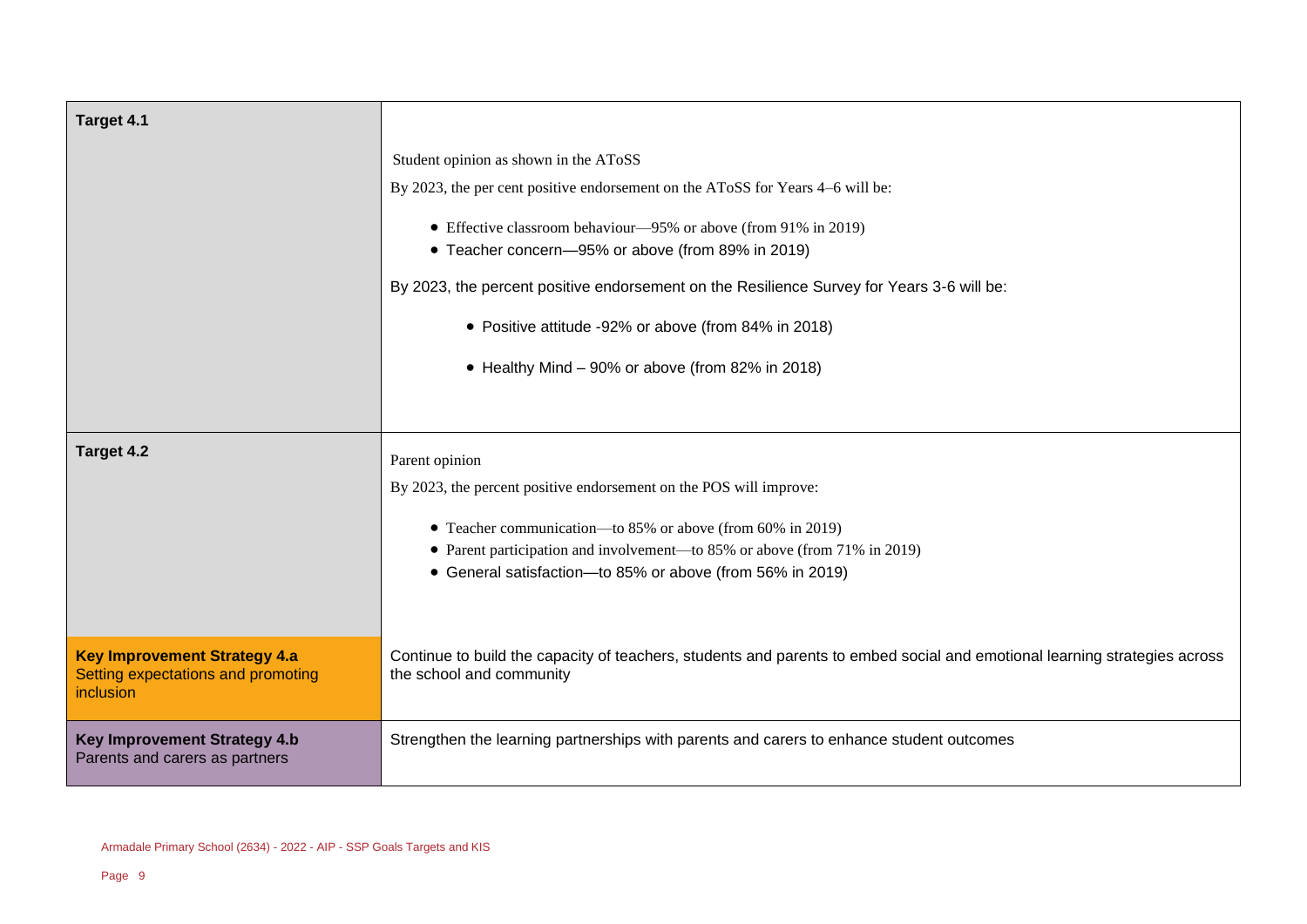Armadale Primary School (2634) - 2022 - AIP - SSP Goals Targets and KIS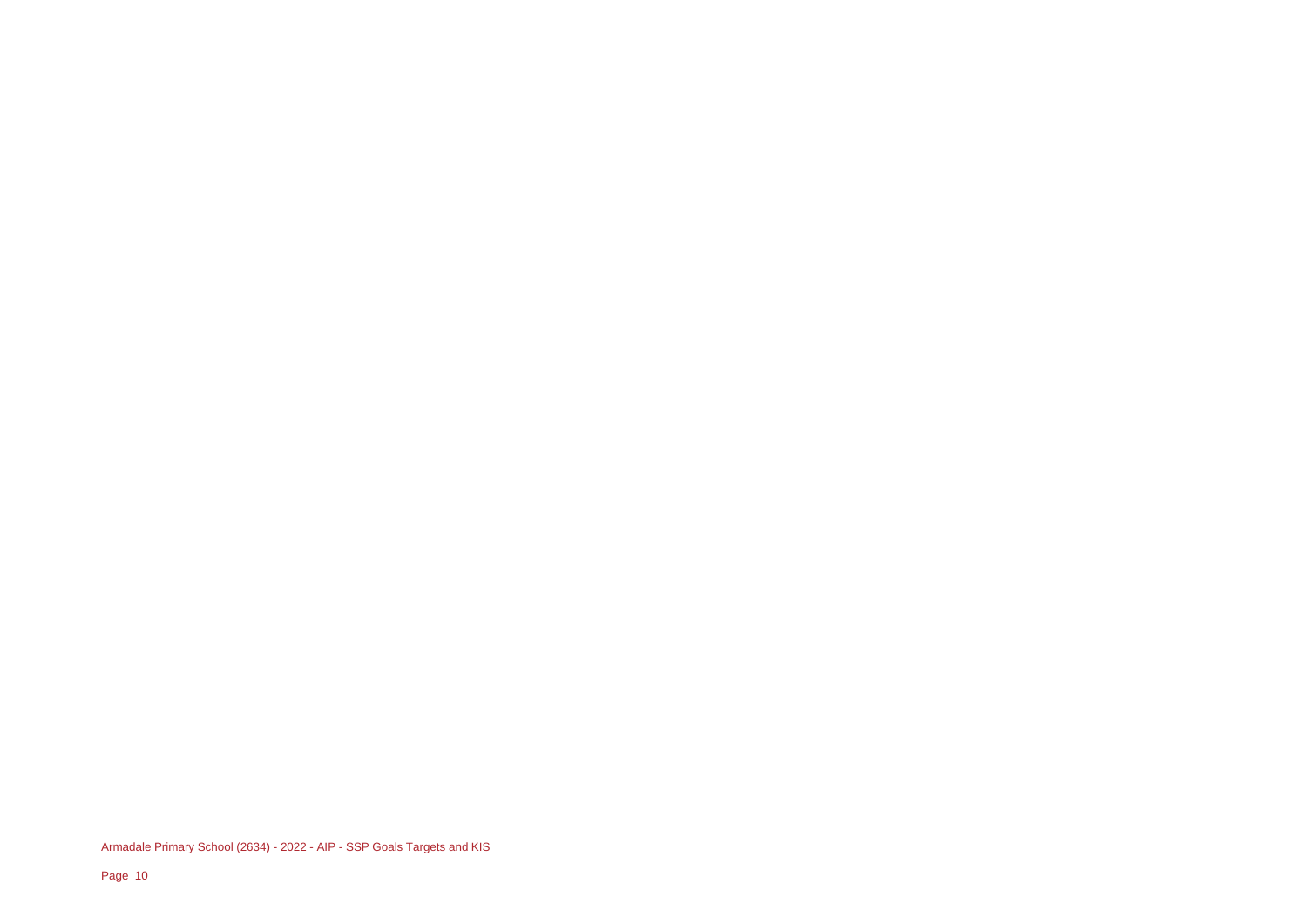## **Select Annual Goals and KIS**

| <b>Four Year Strategic Goals</b>                                                                                                                                                              | Is this<br>selected for<br>focus this<br>year? | <b>Four Year Strategic Targets</b>                                                                                                                                                                                                                                  | 12 month target<br>The 12 month target is an incremental step<br>towards meeting the 4-year target, using the<br>same data set.                                            |
|-----------------------------------------------------------------------------------------------------------------------------------------------------------------------------------------------|------------------------------------------------|---------------------------------------------------------------------------------------------------------------------------------------------------------------------------------------------------------------------------------------------------------------------|----------------------------------------------------------------------------------------------------------------------------------------------------------------------------|
| <b>2022 Priorities Goal</b><br><br><br>Some of our students have thrived in<br>the remote learning environment,<br>others have maintained their learning<br>progress, and some need extra<br> | Yes                                            | Support for the 2022 Priorities                                                                                                                                                                                                                                     | Support all of our students in Prep - Yr 6<br>to continue to achieve at or above level<br>against the Victorian Curriculum in<br>Mathematics -Number and Algebra at<br>98% |
| To improve the achievement and<br>learning growth of every student,<br>particularly in literacy and numeracy                                                                                  | Yes                                            | NAPLAN benchmark growth<br>By 2023, increase the percentage of students in Year 5 making above<br>benchmark growth<br>• Reading to 32% or above (from 19% in 2019)<br>• Writing to 32% or above (from 15% in 2019)<br>• Numeracy to 32% or above (from 15% in 2019) | In 2022, increase the percentage of<br>students in Year 5 making above<br>benchmark growth in Writing from 14% in<br>2021 to 20% in 2022                                   |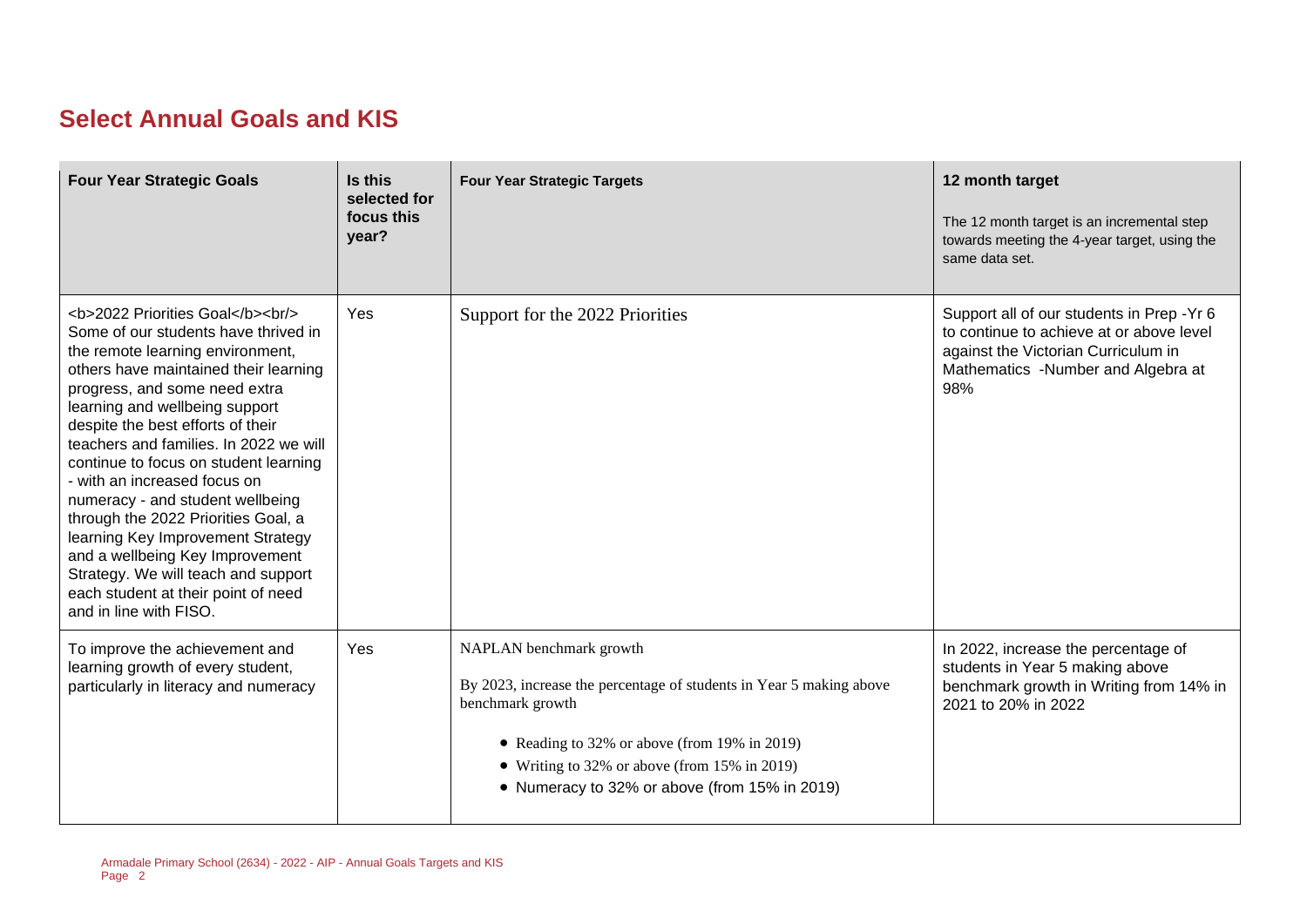|  | NAPLAN Year $3 \& 5$ students performing in the top two bands.<br>By 2023, increase the percentage of Year 3 students in the top two<br>NAPLAN bands for:                                                                                                                                                                                                                                      | In 2022 increase the percentage of Year<br>3 students in the top two NAPLAN bands<br>for Reading from 67% in 2021 to 70% in<br>2022 |
|--|------------------------------------------------------------------------------------------------------------------------------------------------------------------------------------------------------------------------------------------------------------------------------------------------------------------------------------------------------------------------------------------------|-------------------------------------------------------------------------------------------------------------------------------------|
|  | • Reading to 85% or above (from 67% in 2019)<br>• Writing to 85% or above (from 64% in 2019)<br>• Numeracy to 85% or above (from 55% in 2019)<br>By 2023, increase the percentage of Year 5 students in the top two<br>NAPLAN bands for:<br>• Reading to 75% or above (from 65% in 2019)<br>• Writing to 36% or above (from 16% in 2019)<br>• Numeracy to 65% or above (from 45% in 2019)      |                                                                                                                                     |
|  | Learning growth using Teacher Judgement<br>• In each year of the SSP, 95% of students will demonstrate<br>12 months or more learning growth in reading, writing and<br>numeracy using Teacher Judgement data that has been<br>triangulated with reference to agreed norm-<br>referenced/standards-based data. (96% in 2019 for<br>reading; 94% for writing and 96% for number and<br>algebra). | In 2022, a minimum of 95% of students<br>in Prep-Yr 6 will demonstrate 12 months<br>growth in reading, writing and numeracy         |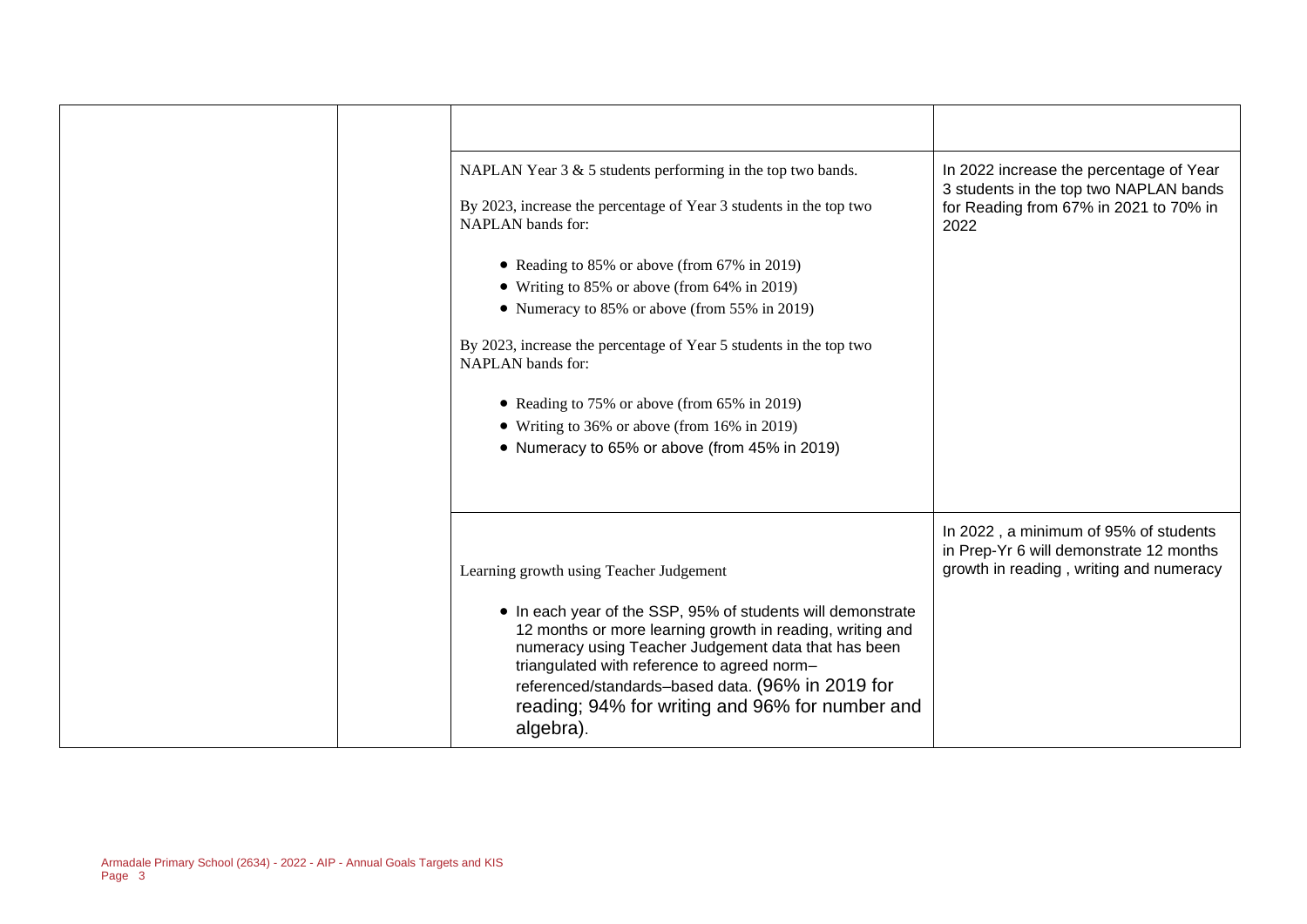|                                                 |    | • Our norm -referenced data sets for triangulated<br>data include:<br>Maths: Maths Online interview -once a year in<br>Prep -3, Fractions and Decimals<br>Interviews Years 4-6 and NAPLAN at Year 3<br>and 5<br>Reading: Running records P-6 twice a term,<br>Fountas and Pinnell twice a term, Reading<br>comprehension Torch twice a year<br>Writing: 2 Writing SATS per term using whole<br>school writing rubric based on the 6 traits of<br>writing to assess writing growth |                                                                                                                   |
|-------------------------------------------------|----|-----------------------------------------------------------------------------------------------------------------------------------------------------------------------------------------------------------------------------------------------------------------------------------------------------------------------------------------------------------------------------------------------------------------------------------------------------------------------------------|-------------------------------------------------------------------------------------------------------------------|
|                                                 |    | Staff opinion as shown in the SSS.<br>By 2023 the per cent positive endorsement on the SSS will be:<br>• Professional learning through peer observation—90% or above<br>(from 78% in 2019)<br>• Feedback-90% or above (from 83% in 2019)                                                                                                                                                                                                                                          | In 2022, in the SOS, the positive<br>endorsement on Professional Learning<br>through peer observation will be 85% |
| To strengthen student engagement in<br>learning | No | Student opinion as shown in the AToSS.                                                                                                                                                                                                                                                                                                                                                                                                                                            |                                                                                                                   |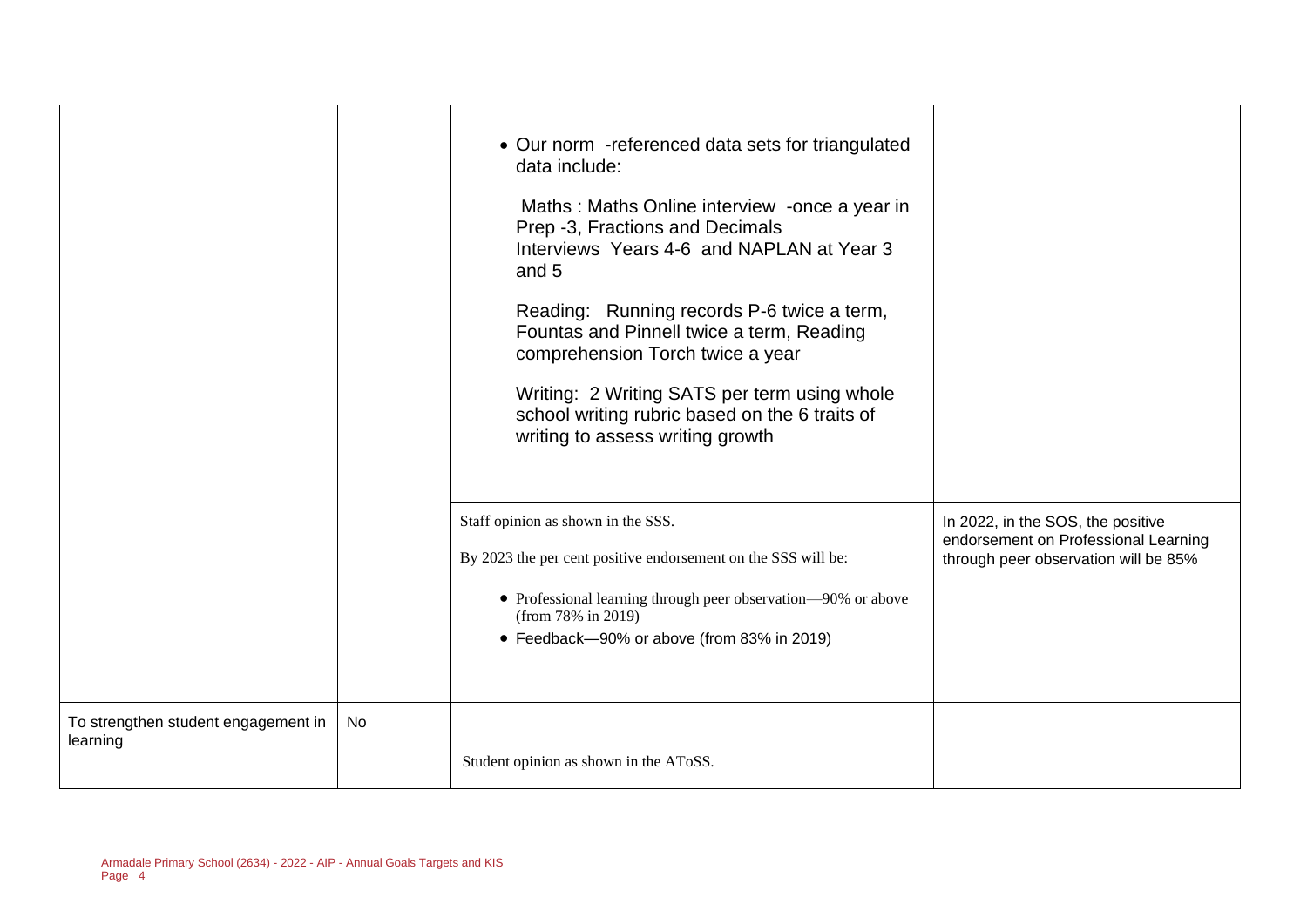|                                                                           |           | By 2023, the percent positive endorsement on the AToSS for Years 4–6 will<br>be:<br>• Student voice and agency—95% or above (from 89% in 2019)<br>• Motivation and interest-95% or above (from 90% in 2019)<br>By 2023, the attendance data across the school will reduce to:<br>• Average absence breakdown for all absences -13% (from<br>17.7% in 2019) |  |
|---------------------------------------------------------------------------|-----------|------------------------------------------------------------------------------------------------------------------------------------------------------------------------------------------------------------------------------------------------------------------------------------------------------------------------------------------------------------|--|
|                                                                           |           | Parent opinion as shown on the POS.<br>By 2023 increase the percent positive endorsement in the POS:<br>• Student voice and agency—to 85% or above (from 60% in 2019)<br>• Student motivation and support—to 85% or above (from 52% in<br>2019)<br>• Stimulating learning environment-to 85% or above (from<br>59% in 2019)                                |  |
| To further enhance the social and<br>emotional wellbeing of every student | <b>No</b> | Student opinion as shown in the AToSS<br>By 2023, the per cent positive endorsement on the AToSS for Years 4-6<br>will be:<br>• Effective classroom behaviour—95% or above (from 91% in<br>2019)<br>• Teacher concern-95% or above (from 89% in 2019)                                                                                                      |  |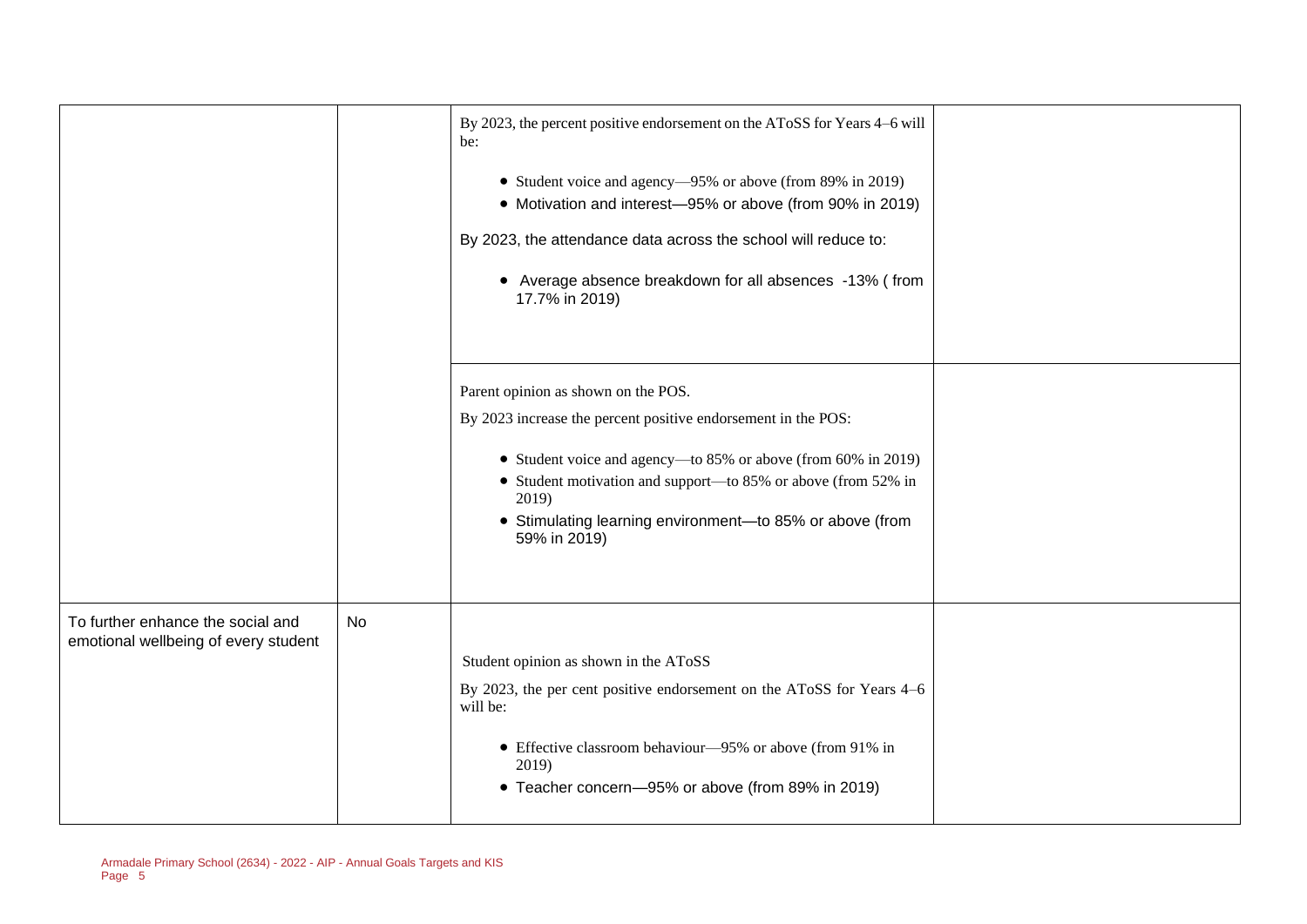| By 2023, the percent positive endorsement on the Resilience<br>Survey for Years 3-6 will be:<br>• Positive attitude -92% or above (from 84% in 2018)<br>• Healthy Mind – 90% or above (from 82% in 2018)                                                                                        |  |
|-------------------------------------------------------------------------------------------------------------------------------------------------------------------------------------------------------------------------------------------------------------------------------------------------|--|
| Parent opinion<br>By 2023, the percent positive endorsement on the POS will improve:<br>• Teacher communication—to 85% or above (from 60% in 2019)<br>• Parent participation and involvement—to 85% or above (from<br>71% in 2019)<br>• General satisfaction-to 85% or above (from 56% in 2019) |  |

| Goal 1                            | <b>2022 Priorities Goal</b><br><br><br>Some of our students have thrived in the remote learning environment, others have maintained their learning progress, and<br>some need extra learning and wellbeing support despite the best efforts of their teachers and families. In 2022 we will continue<br>to focus on student learning - with an increased focus on numeracy - and student wellbeing through the 2022 Priorities Goal, a<br>learning Key Improvement Strategy and a wellbeing Key Improvement Strategy. We will teach and support each student at<br>their point of need and in line with FISO. |                                              |  |  |
|-----------------------------------|---------------------------------------------------------------------------------------------------------------------------------------------------------------------------------------------------------------------------------------------------------------------------------------------------------------------------------------------------------------------------------------------------------------------------------------------------------------------------------------------------------------------------------------------------------------------------------------------------------------|----------------------------------------------|--|--|
| 12 Month Target 1.1               | Support all of our students in Prep -Yr 6 to continue to achieve at or above level against the Victorian Curriculum in<br>Mathematics -Number and Algebra at 98%                                                                                                                                                                                                                                                                                                                                                                                                                                              |                                              |  |  |
| <b>Key Improvement Strategies</b> |                                                                                                                                                                                                                                                                                                                                                                                                                                                                                                                                                                                                               | Is this KIS selected for focus this<br>year? |  |  |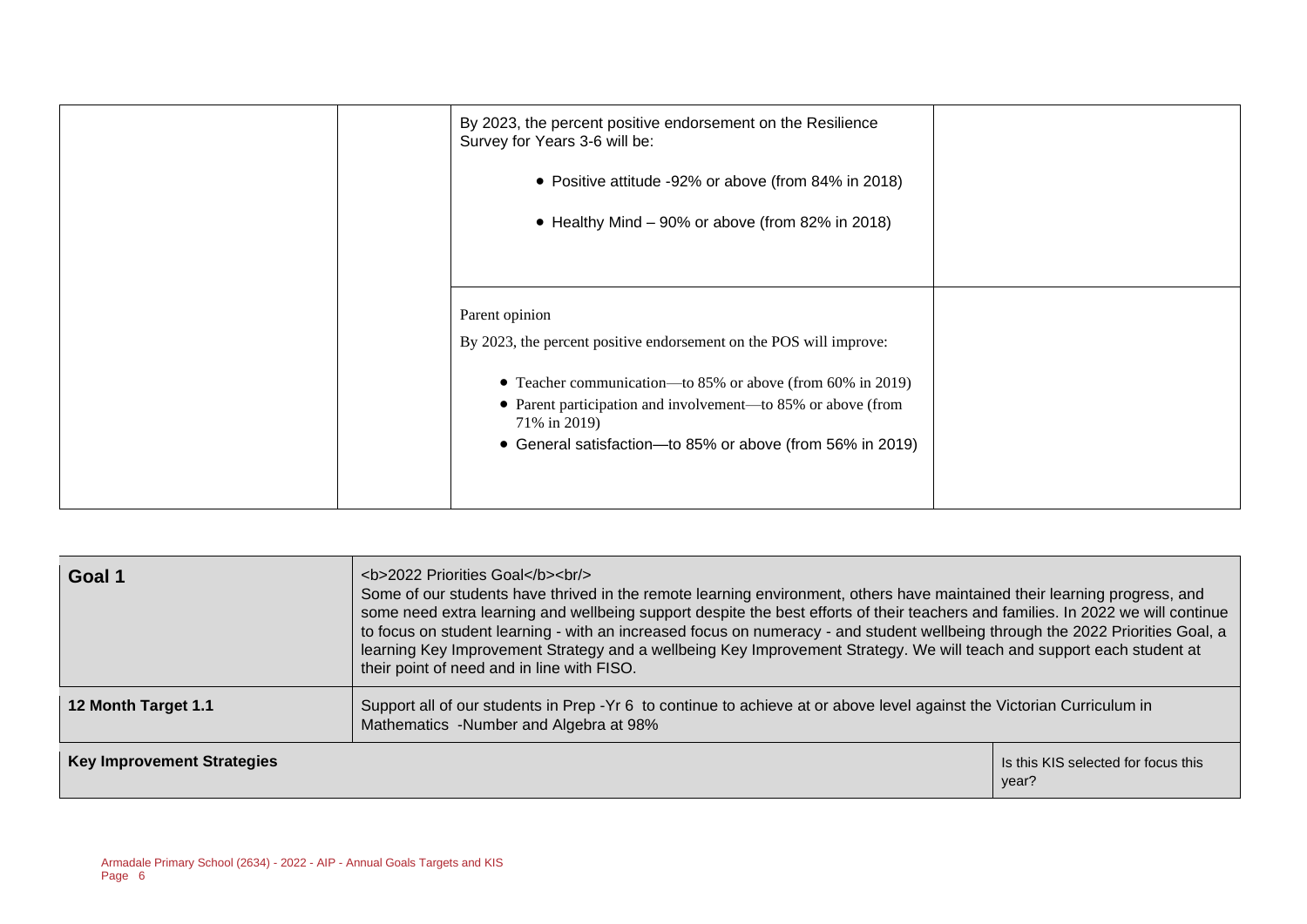| KIS <sub>1</sub><br>Priority 2022 Dimension                                                                                                                                                                                                                                                                     | Learning - Support both those who need extra support and those who have thrived to<br>continue to extend their learning, especially in numeracy | Yes                                          |  |  |
|-----------------------------------------------------------------------------------------------------------------------------------------------------------------------------------------------------------------------------------------------------------------------------------------------------------------|-------------------------------------------------------------------------------------------------------------------------------------------------|----------------------------------------------|--|--|
| KIS <sub>2</sub><br>Priority 2022 Dimension                                                                                                                                                                                                                                                                     | Wellbeing - Effectively mobilise available resources to support students' wellbeing and<br>mental health, especially the most vulnerable        | Yes                                          |  |  |
| Explain why the school has selected this<br>KIS as a focus for this year. Please make<br>reference to the self-evaluation, relevant<br>school data, the progress against School<br>Strategic Plan (SSP) goals, targets, and the<br>diagnosis of issues requiring particular<br>attention.                       | Please leave this field empty. Schools are not required to provide a rationale as this is in line with system priorities for 2022.              |                                              |  |  |
| Goal 2<br>To improve the achievement and learning growth of every student, particularly in literacy and numeracy                                                                                                                                                                                                |                                                                                                                                                 |                                              |  |  |
| 12 Month Target 2.1                                                                                                                                                                                                                                                                                             | In 2022, increase the percentage of students in Year 5 making above benchmark growth in Writing from 14% in 2021 to 20%<br>in 2022              |                                              |  |  |
| 12 Month Target 2.2<br>In 2022 increase the percentage of Year 3 students in the top two NAPLAN bands for Reading from 67% in 2021 to 70% in<br>2022                                                                                                                                                            |                                                                                                                                                 |                                              |  |  |
| 12 Month Target 2.3                                                                                                                                                                                                                                                                                             | In 2022, a minimum of 95% of students in Prep-Yr 6 will demonstrate 12 months growth in reading, writing and numeracy                           |                                              |  |  |
| 12 Month Target 2.4                                                                                                                                                                                                                                                                                             | In 2022, in the SOS, the positive endorsement on Professional Learning through peer observation will be 85%                                     |                                              |  |  |
| <b>Key Improvement Strategies</b>                                                                                                                                                                                                                                                                               |                                                                                                                                                 | Is this KIS selected for focus this<br>year? |  |  |
| KIS <sub>1</sub><br>Strengthen the capacity of teachers and teams to use assessment data and numerical<br>evidence to plan a differentiated teaching and learning program that targets the point of<br><b>Building practice excellence</b><br>learning need of all students, including high performing students |                                                                                                                                                 | Yes                                          |  |  |
| KIS <sub>2</sub><br>Embed whole school instructional models for the teaching of Reading, Writing and<br>Numeracy that integrates the use of high impact teaching strategies to enable consistent,<br><b>Building practice excellence</b><br>high quality instruction in every classroom                         |                                                                                                                                                 | Yes                                          |  |  |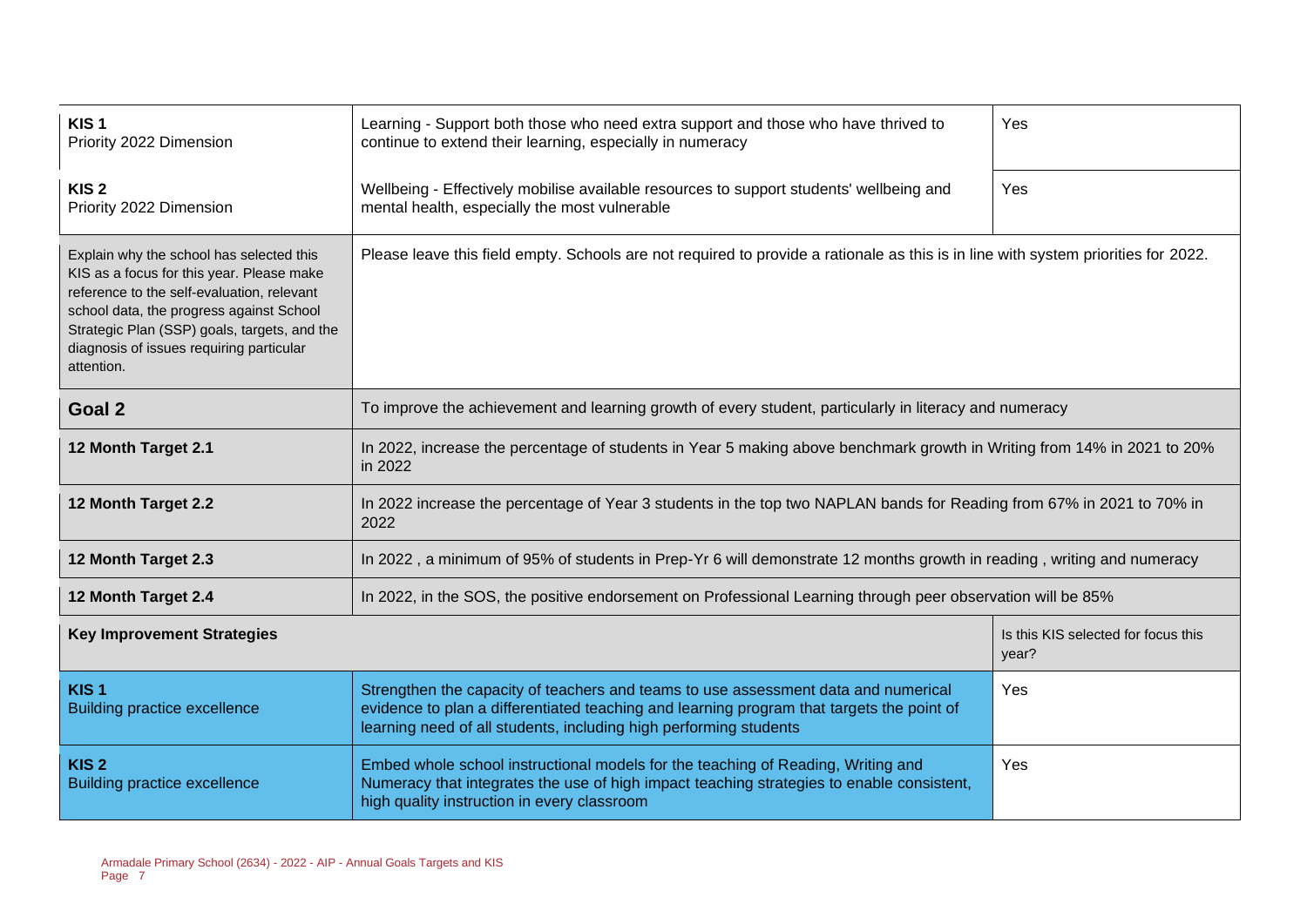| KIS <sub>3</sub><br><b>Building practice excellence</b>                                                                                                                                                                                                                                   | Embed a communities of practice culture that uses a coaching, modelling, peer<br>observation and feedback professional learning model to enable greater consistency,<br>shared accountability and collective responsibility for improved outcomes                                                                                                                                                                                                                                                                                                                                                                                                                                                                                                                                                                                                                                                                                                                                                                                                                                                                                                             | No. |
|-------------------------------------------------------------------------------------------------------------------------------------------------------------------------------------------------------------------------------------------------------------------------------------------|---------------------------------------------------------------------------------------------------------------------------------------------------------------------------------------------------------------------------------------------------------------------------------------------------------------------------------------------------------------------------------------------------------------------------------------------------------------------------------------------------------------------------------------------------------------------------------------------------------------------------------------------------------------------------------------------------------------------------------------------------------------------------------------------------------------------------------------------------------------------------------------------------------------------------------------------------------------------------------------------------------------------------------------------------------------------------------------------------------------------------------------------------------------|-----|
| KIS <sub>4</sub><br>Instructional and shared leadership                                                                                                                                                                                                                                   | Enhance the instructional and shared leadership capability of all in leadership roles so that<br>their capacity to support, monitor and evaluate the impact of teaching on student learning<br>outcomes is strengthened                                                                                                                                                                                                                                                                                                                                                                                                                                                                                                                                                                                                                                                                                                                                                                                                                                                                                                                                       | No. |
| Explain why the school has selected this<br>KIS as a focus for this year. Please make<br>reference to the self-evaluation, relevant<br>school data, the progress against School<br>Strategic Plan (SSP) goals, targets, and the<br>diagnosis of issues requiring particular<br>attention. | Our school continues to refine and improves it's practices and implementation of evidence-informed strategies which will<br>ensure all students are supported, stretched and challenged in their learning to achieve growth. Designing a curriculum which<br>enables differentiation and positions students agentically in their learning will ensure the learning is personalised for each<br>student. The use of data walls and the learning continuums informs teachers where each child is on the learning continuum<br>and ensures both the learning to be achieved and student goals, is highly visible to all partners - teacher, child and parents.<br>The methodology within our whole school instructional model of launch, explore, enable, extend and summarise is to be seen<br>consistently used across the school. enabling the learning to be differentiated from P-6. The structure of the whole, part/small,<br>whole of classroom teaching is to be extended to include writing focus groups as well research clinics in Years 3-6 when<br>students are working on their Educational Research Projects (ERP's) as part of their Big Ideas. |     |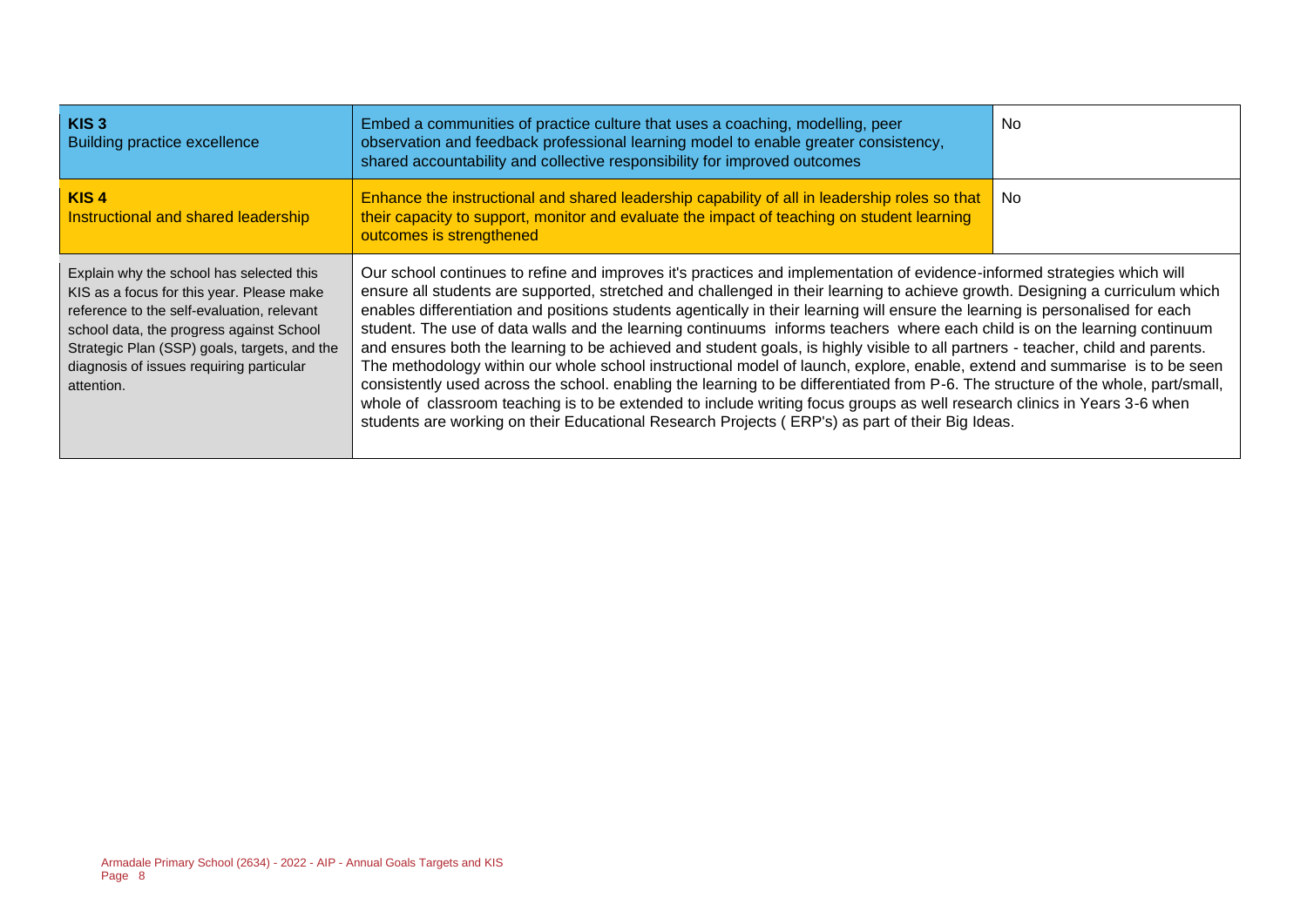## **Define Actions, Outcomes and Activities**

| Goal 1                                      | <b>2022 Priorities Goal</b><br>Some of our students have thrived in the remote learning environment, others have maintained their learning progress, and some<br>need extra learning and wellbeing support despite the best efforts of their teachers and families. In 2022 we will continue to focus on<br>student learning - with an increased focus on numeracy - and student wellbeing through the 2022 Priorities Goal, a learning Key<br>Improvement Strategy and a wellbeing Key Improvement Strategy. We will teach and support each student at their point of need and<br>in line with FISO. |
|---------------------------------------------|-------------------------------------------------------------------------------------------------------------------------------------------------------------------------------------------------------------------------------------------------------------------------------------------------------------------------------------------------------------------------------------------------------------------------------------------------------------------------------------------------------------------------------------------------------------------------------------------------------|
| 12 Month Target 1.1                         | Support all of our students in Prep - Yr 6 to continue to achieve at or above level against the Victorian Curriculum in Mathematics -<br>Number and Algebra at 98%                                                                                                                                                                                                                                                                                                                                                                                                                                    |
| KIS <sub>1</sub><br>Priority 2022 Dimension | Learning - Support both those who need extra support and those who have thrived to continue to extend their learning, especially in<br>numeracy                                                                                                                                                                                                                                                                                                                                                                                                                                                       |
| <b>Actions</b>                              | 1. Build staff capacity in assessment and differentiation through our instructional model to identify and meet student's individual<br>learning needs.<br>2. Support those students who require it with the Tutoring initiative<br>3. Extend the differentiated support offered to students with identified special needs                                                                                                                                                                                                                                                                             |
| <b>Outcomes</b>                             | 1. Students in need of targeted support will be identified and supported through the employment of tutors<br>2. Students will know what the next steps in their learning continuums are for literacy and numeracy<br>3. Students will be supported to learn at their point of need<br>4. Teachers and support staff will have strong relationships in partnership with all parents and carers<br>5. Teachers will have strengthened their reflective and evaluative practices through the Victorian PLC initiative we are participating<br>in, in Semester 2.                                         |
| <b>Success Indicators</b>                   | 1. Curriculum documentation will show plans for differentiation<br>2. Assessment and data from the TLI will show student growth<br>3. Students IEP's will describe adjustments to meet their needs and implementation, monitoring and evaluation will be observed<br>4. Teacher judgements show growth in learning<br>5. Classroom observations, mentoring and coaching demonstrates use of strategies from shared PL                                                                                                                                                                                 |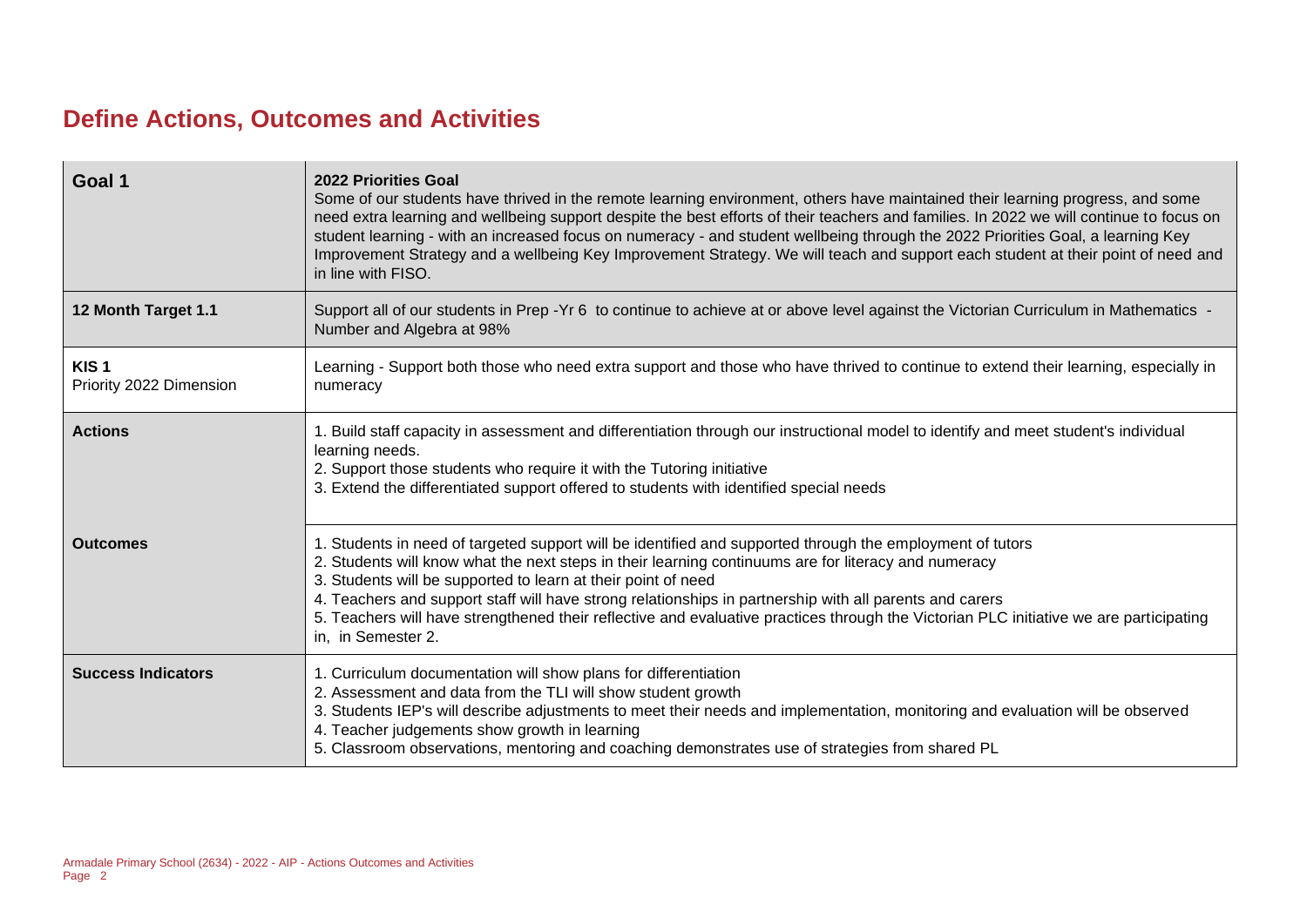| <b>Activities and Milestones</b>                                                                                             | <b>People Responsible</b>                                                                                                             | Is this a PL<br><b>Priority</b> | When                             | <b>Funding Streams</b>                                                                                                                                                                                                                               |
|------------------------------------------------------------------------------------------------------------------------------|---------------------------------------------------------------------------------------------------------------------------------------|---------------------------------|----------------------------------|------------------------------------------------------------------------------------------------------------------------------------------------------------------------------------------------------------------------------------------------------|
| Schedule and organise professional learning on embedding and<br>strengthening numeracy across curriculum areas and Big Ideas | ☑ Assistant Principal<br>$\triangleright$ Learning Specialist(s)<br>School Leadership Team                                            | $\overline{M}$ PLP<br>Priority  | from:<br>Term 1<br>to:<br>Term 4 | \$20,000.00<br>$\Box$ Equity funding will<br>be used<br>$\Box$ Disability Inclusion<br>Tier 2 Funding will be<br>used<br>$\Box$ Schools Mental<br>Health Menu items<br>will be used which<br>may include DET<br>funded or free items                 |
| Participation in the Victorian PLC Initiative Professional Learning                                                          | ☑ Leadership Team                                                                                                                     | $\overline{M}$ PLP<br>Priority  | from:<br>Term 3<br>to:<br>Term 4 | \$3,000.00<br>$\overline{\mathbf{y}}$ Equity funding will<br>be used<br>$\Box$ Disability Inclusion<br>Tier 2 Funding will be<br>used<br>$\Box$ Schools Mental<br>Health Menu items<br>will be used which<br>may include DET<br>funded or free items |
| KIS <sub>2</sub><br>Priority 2022 Dimension                                                                                  | Wellbeing - Effectively mobilise available resources to support students' wellbeing and mental health, especially the most vulnerable |                                 |                                  |                                                                                                                                                                                                                                                      |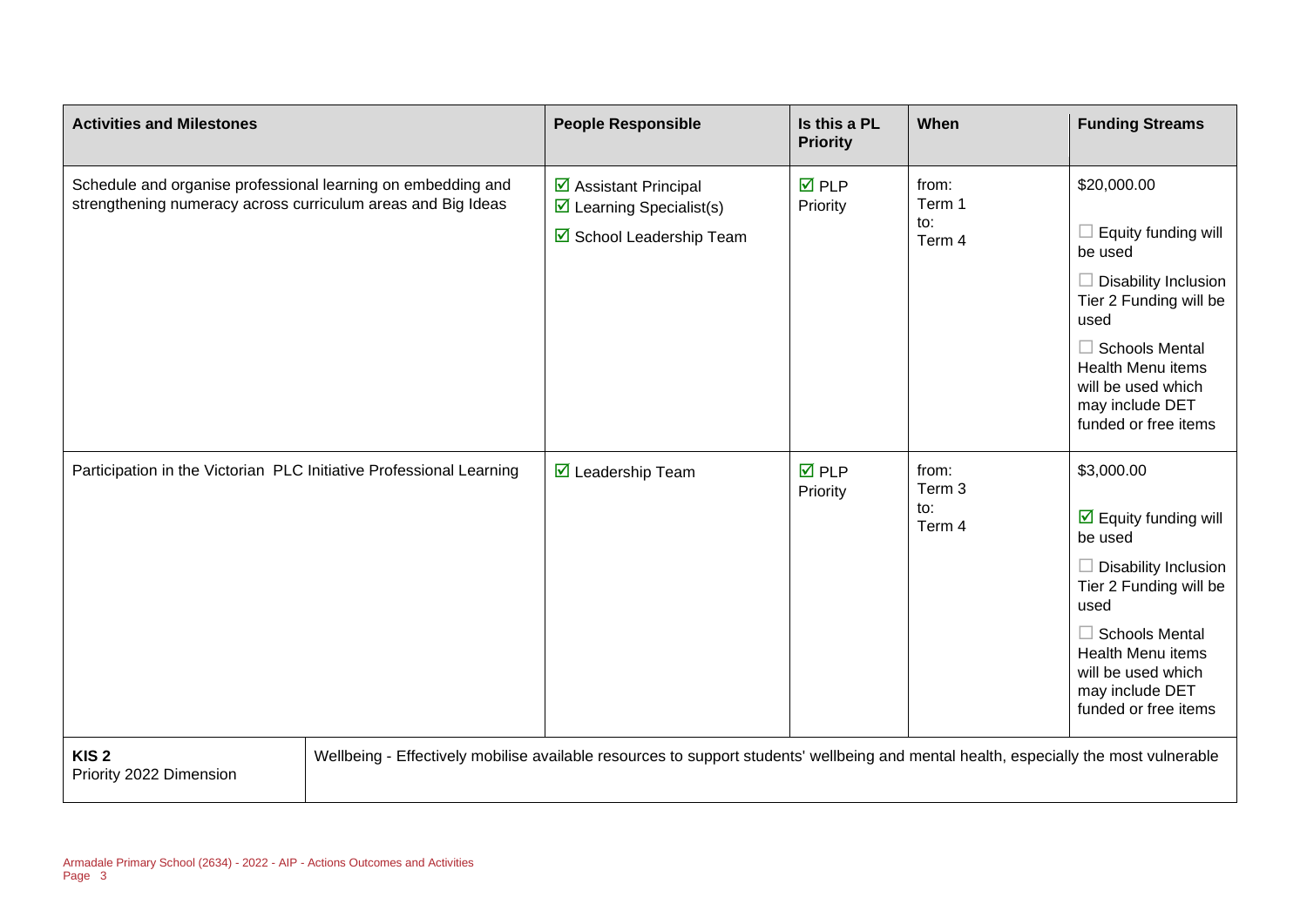| <b>Actions</b>                                    | 1. Appointment of a Disability Inclusion Co-ordinator (DIC) to support teachers and students<br>2. Implementation of The Resilience Project program across the whole school                                                                                                                                                                                                                                                                                                                                                                                                |                                   |                                 |                                  |                                                                                                                                                                                                                              |
|---------------------------------------------------|----------------------------------------------------------------------------------------------------------------------------------------------------------------------------------------------------------------------------------------------------------------------------------------------------------------------------------------------------------------------------------------------------------------------------------------------------------------------------------------------------------------------------------------------------------------------------|-----------------------------------|---------------------------------|----------------------------------|------------------------------------------------------------------------------------------------------------------------------------------------------------------------------------------------------------------------------|
| <b>Outcomes</b>                                   | Teachers will plan for and implement social and emotional learning within their curriculum areas<br>Teachers will be able to recognise, respond to and refer student's mental heath needs<br>Wellbeing team will oversee and monitor effectiveness of the wellbeing strategies through the TRP<br>Students will practice social and emotional wellbeing and GEM strategies on a daily basis<br>Students will explain what positive mental wellbeing is and where they can seek support at school<br>DIC supports teachers through classroom mentoring and PL opportunities |                                   |                                 |                                  |                                                                                                                                                                                                                              |
| <b>Success Indicators</b>                         | Curriculum documentation will detail lesson implementation on social and emotional wellbeing from TRP<br>Notes from learning walks and peer observation will show how staff are embedding social and emotional learning<br>Student support resources will be highly visible throughout classrooms<br>Parents will report that wellbeing strategies are being embedded at home as well.                                                                                                                                                                                     |                                   |                                 |                                  |                                                                                                                                                                                                                              |
| <b>Activities and Milestones</b>                  |                                                                                                                                                                                                                                                                                                                                                                                                                                                                                                                                                                            | <b>People Responsible</b>         | Is this a PL<br><b>Priority</b> | When                             | <b>Funding Streams</b>                                                                                                                                                                                                       |
| Professional Learning from The Resilience Project |                                                                                                                                                                                                                                                                                                                                                                                                                                                                                                                                                                            | $\overline{\Box}$ All Staff       | <b>☑</b> PLP<br>Priority        | from:<br>Term 1<br>to:<br>Term 4 | \$9,000.00<br>Equity funding will<br>be used<br><b>Disability Inclusion</b><br>Tier 2 Funding will be<br>used<br>$\Box$ Schools Mental<br>Health Menu items<br>will be used which<br>may include DET<br>funded or free items |
| Appointment of a Disability Inclusion Coordinator |                                                                                                                                                                                                                                                                                                                                                                                                                                                                                                                                                                            | $\overline{\mathbf{z}}$ All Staff | <b>☑</b> PLP<br>Priority        | from:<br>Term 1                  | \$47,367.00                                                                                                                                                                                                                  |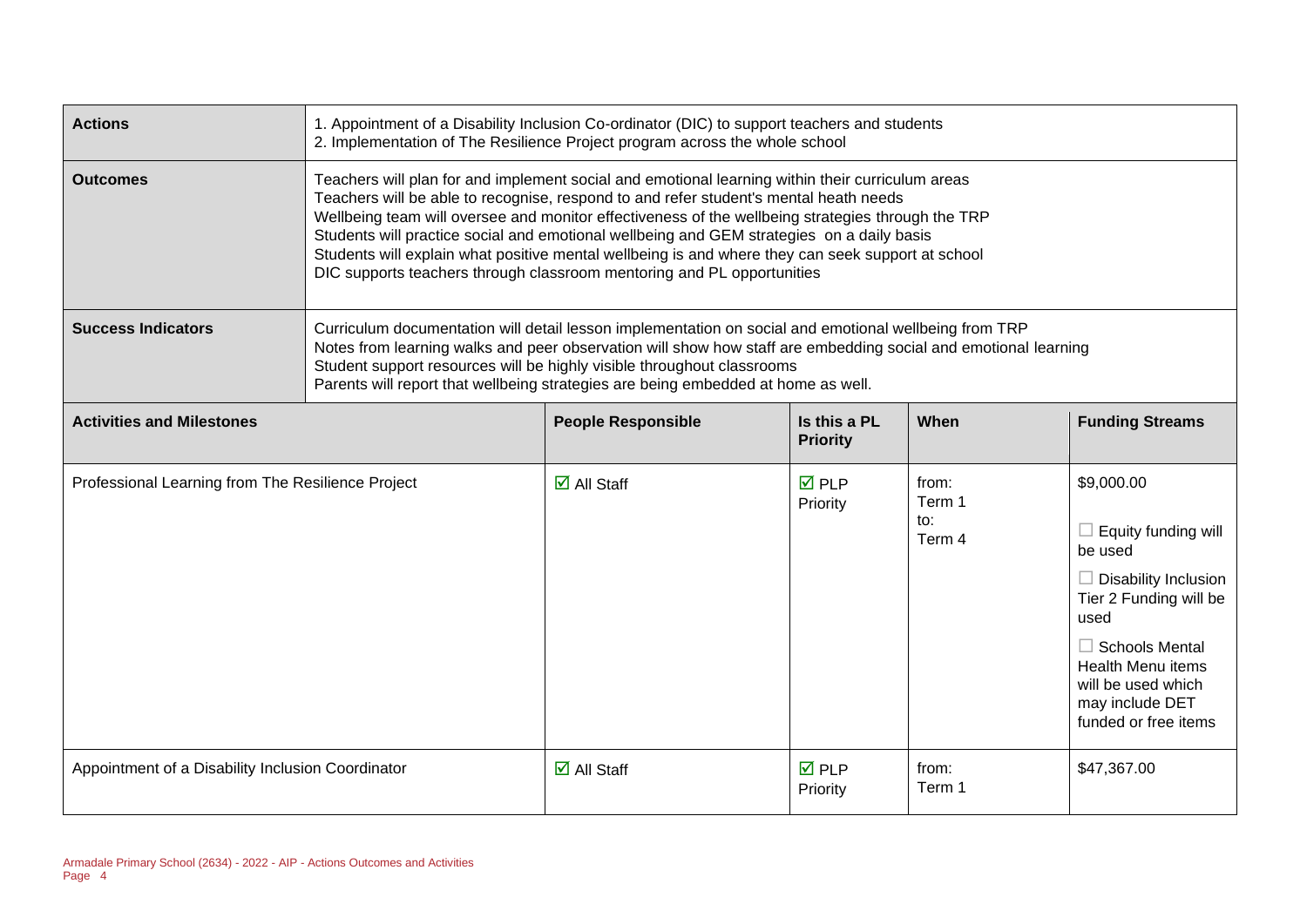|                                                         |                                                                                                                                                                                                                                                                                           | $\triangleright$ Disability Inclusion<br>Coordinator                                                                                                                                                                                                                                                                                                                                                                                                   |  | to:<br>Term 4 | $\boxed{\triangle}$ Equity funding will<br>be used<br>$\triangleright$ Disability Inclusion<br>Tier 2 Funding will be<br>used<br>$\Box$ Schools Mental<br><b>Health Menu items</b><br>will be used which<br>may include DET<br>funded or free items |
|---------------------------------------------------------|-------------------------------------------------------------------------------------------------------------------------------------------------------------------------------------------------------------------------------------------------------------------------------------------|--------------------------------------------------------------------------------------------------------------------------------------------------------------------------------------------------------------------------------------------------------------------------------------------------------------------------------------------------------------------------------------------------------------------------------------------------------|--|---------------|-----------------------------------------------------------------------------------------------------------------------------------------------------------------------------------------------------------------------------------------------------|
| Goal 2                                                  |                                                                                                                                                                                                                                                                                           | To improve the achievement and learning growth of every student, particularly in literacy and numeracy                                                                                                                                                                                                                                                                                                                                                 |  |               |                                                                                                                                                                                                                                                     |
| 12 Month Target 2.1                                     |                                                                                                                                                                                                                                                                                           | In 2022, increase the percentage of students in Year 5 making above benchmark growth in Writing from 14% in 2021 to 20% in 2022                                                                                                                                                                                                                                                                                                                        |  |               |                                                                                                                                                                                                                                                     |
| 12 Month Target 2.2                                     | In 2022 increase the percentage of Year 3 students in the top two NAPLAN bands for Reading from 67% in 2021 to 70% in 2022                                                                                                                                                                |                                                                                                                                                                                                                                                                                                                                                                                                                                                        |  |               |                                                                                                                                                                                                                                                     |
| 12 Month Target 2.3                                     | In 2022, a minimum of 95% of students in Prep-Yr 6 will demonstrate 12 months growth in reading, writing and numeracy                                                                                                                                                                     |                                                                                                                                                                                                                                                                                                                                                                                                                                                        |  |               |                                                                                                                                                                                                                                                     |
| 12 Month Target 2.4                                     | In 2022, in the SOS, the positive endorsement on Professional Learning through peer observation will be 85%                                                                                                                                                                               |                                                                                                                                                                                                                                                                                                                                                                                                                                                        |  |               |                                                                                                                                                                                                                                                     |
| KIS <sub>1</sub><br><b>Building practice excellence</b> | Strengthen the capacity of teachers and teams to use assessment data and numerical evidence to plan a differentiated teaching and<br>learning program that targets the point of learning need of all students, including high performing students                                         |                                                                                                                                                                                                                                                                                                                                                                                                                                                        |  |               |                                                                                                                                                                                                                                                     |
| <b>Actions</b>                                          | 1. Assistant Principal will continue to design with each classroom team on a weekly basis bringing data walls and assessment data to<br>these meetings<br>2. Learning Specialist will have designated release time to coach and mentor teachers in our differentiated instructional model |                                                                                                                                                                                                                                                                                                                                                                                                                                                        |  |               |                                                                                                                                                                                                                                                     |
| <b>Outcomes</b>                                         | student's learning with them                                                                                                                                                                                                                                                              | Teachers will confidently and accurately identify student learning needs of all their students<br>Students will report higher levels of confidence with numeracy skills and in the mathematics proficiencies<br>Teachers will be more confident in stretching and challenging each child through extending prompts<br>Through the greater usage of clinics and focus groups, teachers will use feedforward strategies more effectively when discussing |  |               |                                                                                                                                                                                                                                                     |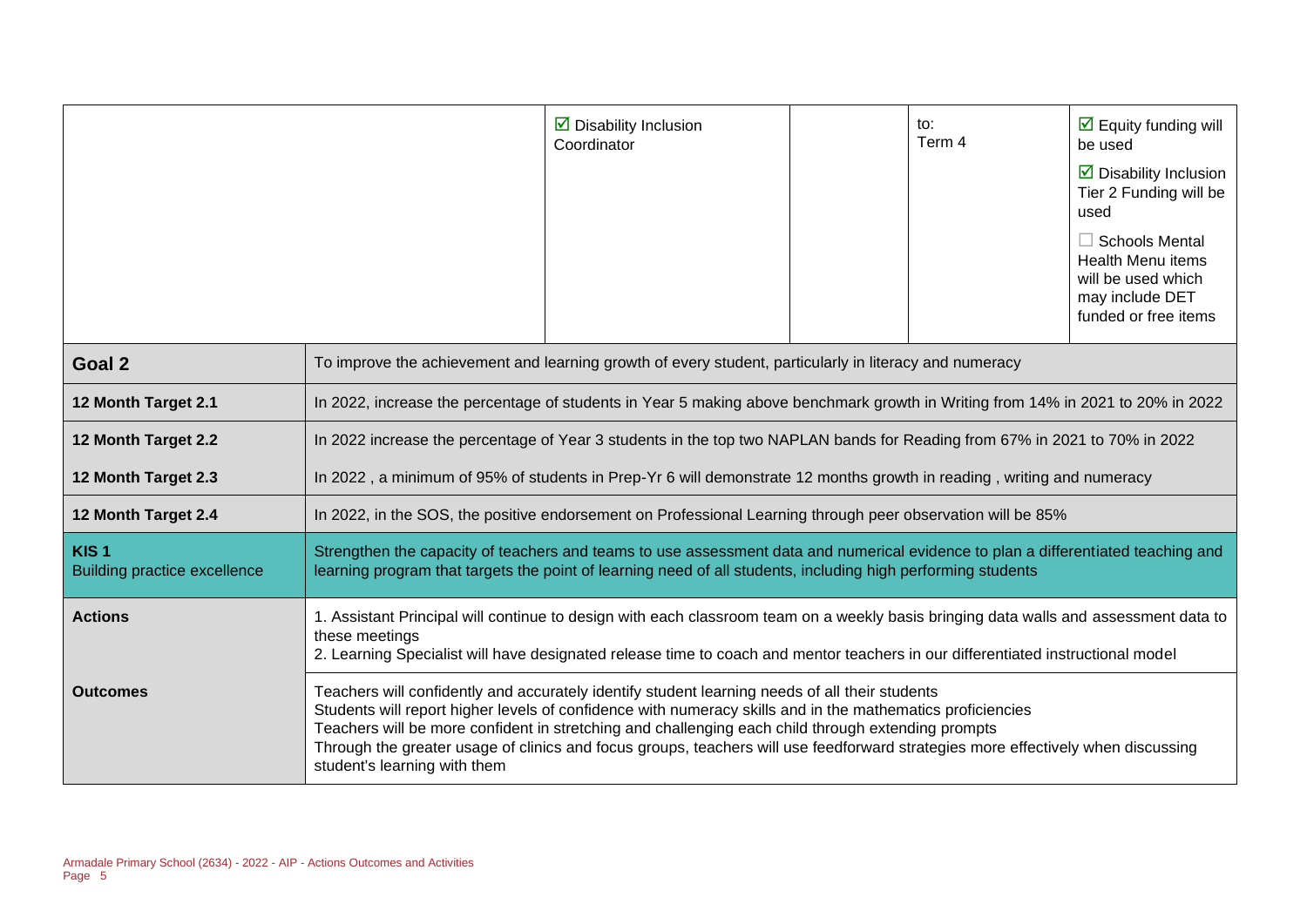| <b>Success Indicators</b>                                                               | Student feedback on differentiation, our instructional model and use of classroom strategies to enable and extend<br>Teachers development of data walls and use of formative and summative assessments and progress reporting to parents<br>Literacy and Numeracy Benchmark growth in NAPLAN<br>Teacher judgement growth in literacy and numeracy |                                                                              |                                 |                                  |                                                                                                                                                                                                                                      |
|-----------------------------------------------------------------------------------------|---------------------------------------------------------------------------------------------------------------------------------------------------------------------------------------------------------------------------------------------------------------------------------------------------------------------------------------------------|------------------------------------------------------------------------------|---------------------------------|----------------------------------|--------------------------------------------------------------------------------------------------------------------------------------------------------------------------------------------------------------------------------------|
| <b>Activities and Milestones</b>                                                        |                                                                                                                                                                                                                                                                                                                                                   | <b>People Responsible</b>                                                    | Is this a PL<br><b>Priority</b> | When                             | <b>Funding Streams</b>                                                                                                                                                                                                               |
| Professional Learning provided to staff on phonics using Letters<br>and Sounds resource |                                                                                                                                                                                                                                                                                                                                                   | $\overline{\blacksquare}$ All Staff                                          | $\nabla$ PLP<br>Priority        | from:<br>Term 1<br>to:<br>Term 2 | \$4,000.00<br>$\Box$ Equity funding will<br>be used<br>$\Box$ Disability Inclusion<br>Tier 2 Funding will be<br>used<br>$\Box$ Schools Mental<br>Health Menu items<br>will be used which<br>may include DET<br>funded or free items  |
| Weekly release of Learning Specialist to coach and mentor<br>teachers                   |                                                                                                                                                                                                                                                                                                                                                   | $\overline{\mathsf{M}}$ All Staff<br>$\triangleright$ Learning Specialist(s) | <b>☑</b> PLP<br>Priority        | from:<br>Term 1<br>to:<br>Term 4 | \$5,000.00<br>Equity funding will<br>$\overline{\phantom{a}}$<br>be used<br><b>Disability Inclusion</b><br>$\mathbf{1}$<br>Tier 2 Funding will be<br>used<br>$\Box$ Schools Mental<br><b>Health Menu items</b><br>will be used which |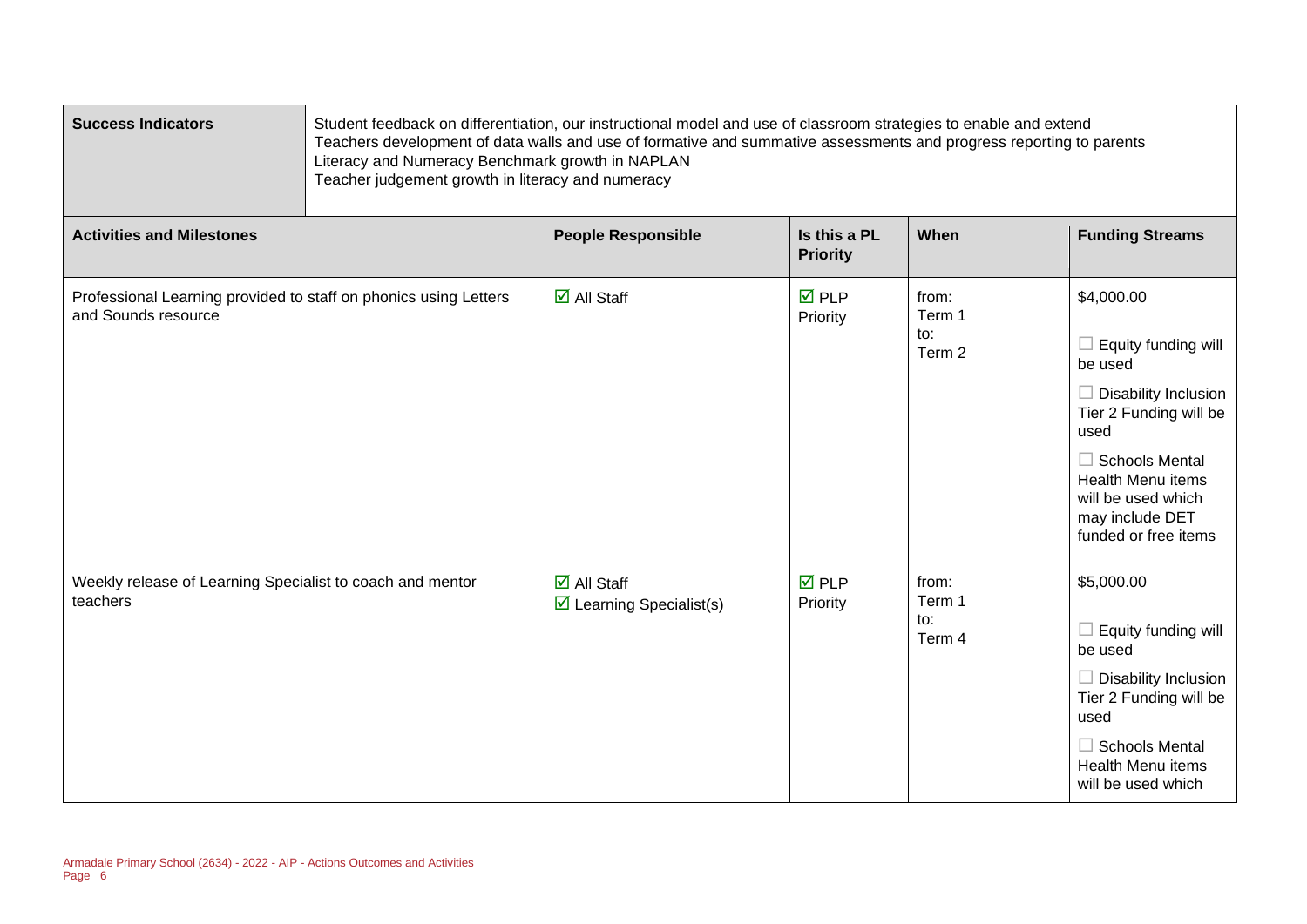|                                                                       |                                                                                                                                                                                                                                                                                                                                                                                                                                                                                                  |                                                                                                                                                                                                                           |                                 |                                  | may include DET<br>funded or free items                                                                              |
|-----------------------------------------------------------------------|--------------------------------------------------------------------------------------------------------------------------------------------------------------------------------------------------------------------------------------------------------------------------------------------------------------------------------------------------------------------------------------------------------------------------------------------------------------------------------------------------|---------------------------------------------------------------------------------------------------------------------------------------------------------------------------------------------------------------------------|---------------------------------|----------------------------------|----------------------------------------------------------------------------------------------------------------------|
| KIS <sub>2</sub><br><b>Building practice excellence</b>               |                                                                                                                                                                                                                                                                                                                                                                                                                                                                                                  | Embed whole school instructional models for the teaching of Reading, Writing and Numeracy that integrates the use of high impact<br>teaching strategies to enable consistent, high quality instruction in every classroom |                                 |                                  |                                                                                                                      |
| <b>Actions</b>                                                        | 1. Assistant Principal will continue to design with each classroom team on a weekly basis bringing data walls and assessment data to<br>these meetings and assist teams in developing scope and sequence units<br>2. Learning Specialist will have designated release time to coach and mentor teachers in our differentiated instructional model to<br>ensure consistency across the school                                                                                                     |                                                                                                                                                                                                                           |                                 |                                  |                                                                                                                      |
| <b>Outcomes</b>                                                       | Teachers will confidently and accurately identify student learning needs of all their students<br>Students will report higher levels of confidence with numeracy skills and in the mathematics proficiencies<br>Teachers will be more confident in stretching and challenging each child through extending prompts<br>Through the greater usage of clinics and focus groups in writing teachers will use feedforward strategies more effectively when<br>discussing student's learning with them |                                                                                                                                                                                                                           |                                 |                                  |                                                                                                                      |
| <b>Success Indicators</b>                                             | Student feedback on differentiation, our instructional model and use of classroom strategies to enable and extend<br>Teachers development of data walls and use of formative and summative assessments and progress reporting to parents<br>Literacy and Numeracy Benchmark growth in NAPLAN<br>Teacher judgement growth in literacy and numeracy outcomes                                                                                                                                       |                                                                                                                                                                                                                           |                                 |                                  |                                                                                                                      |
| <b>Activities and Milestones</b>                                      |                                                                                                                                                                                                                                                                                                                                                                                                                                                                                                  | <b>People Responsible</b>                                                                                                                                                                                                 | Is this a PL<br><b>Priority</b> | When                             | <b>Funding Streams</b>                                                                                               |
| Weekly release of Learning Specialist to mentor and coach<br>teachers |                                                                                                                                                                                                                                                                                                                                                                                                                                                                                                  | $\triangleright$ Learning Specialist(s)<br>☑ School Leadership Team                                                                                                                                                       | $\overline{M}$ PLP<br>Priority  | from:<br>Term 1<br>to:<br>Term 4 | \$5,000.00<br>$\Box$ Equity funding will<br>be used<br>$\Box$ Disability Inclusion<br>Tier 2 Funding will be<br>used |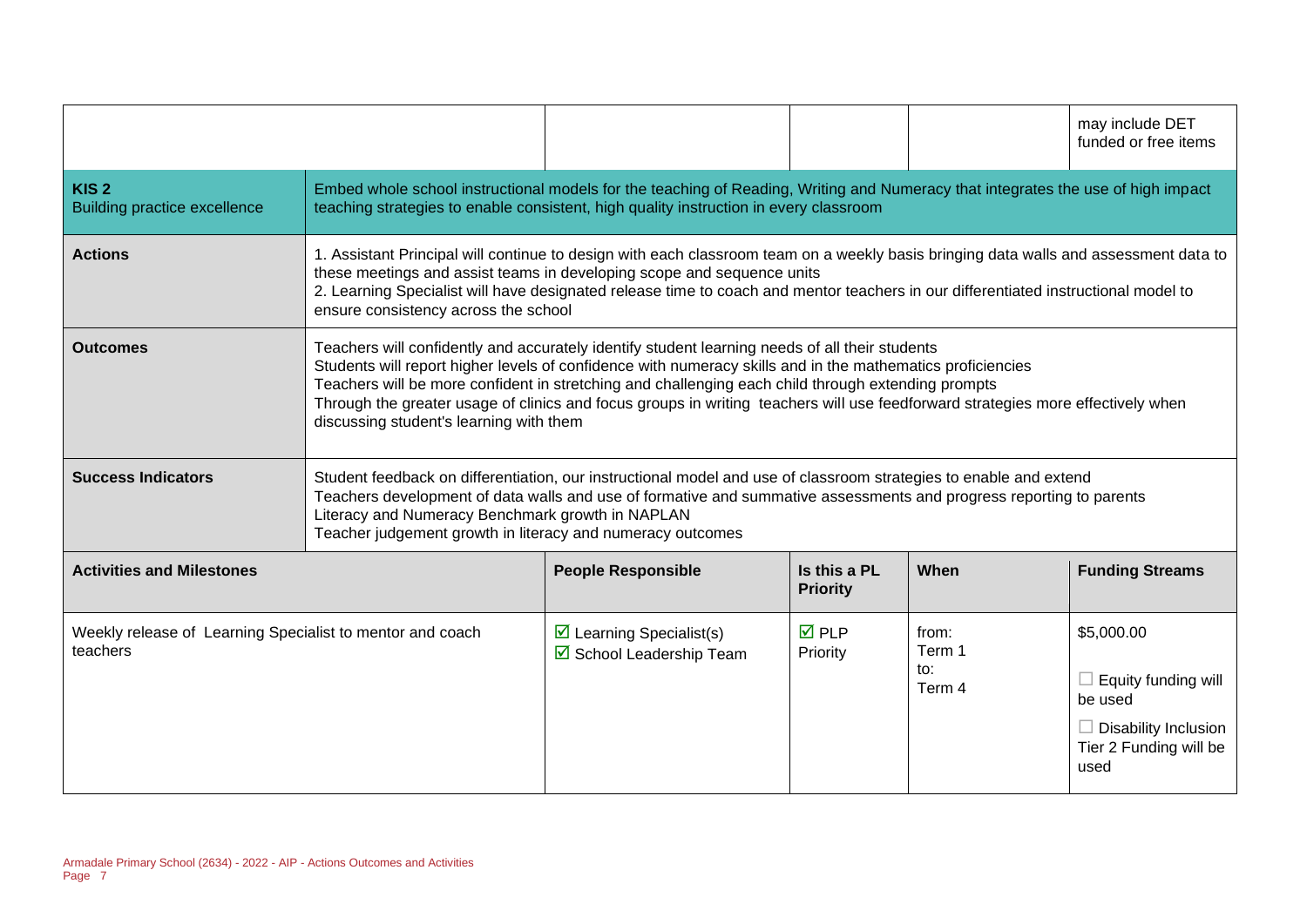|                                                                                           |                                        |                        |                                  | <b>Schools Mental</b><br>Health Menu items<br>will be used which<br>may include DET<br>funded or free items                                                                                                       |
|-------------------------------------------------------------------------------------------|----------------------------------------|------------------------|----------------------------------|-------------------------------------------------------------------------------------------------------------------------------------------------------------------------------------------------------------------|
| Learning leaders have been appointed at each level to lead the<br>learning in their teams | ☑ Assistant Principal<br>☑ Data Leader | $\Box$ PLP<br>Priority | from:<br>Term 1<br>to:<br>Term 4 | \$0.00<br>Equity funding will<br>be used<br>Disability Inclusion<br>Tier 2 Funding will be<br>used<br><b>Schools Mental</b><br>Health Menu items<br>will be used which<br>may include DET<br>funded or free items |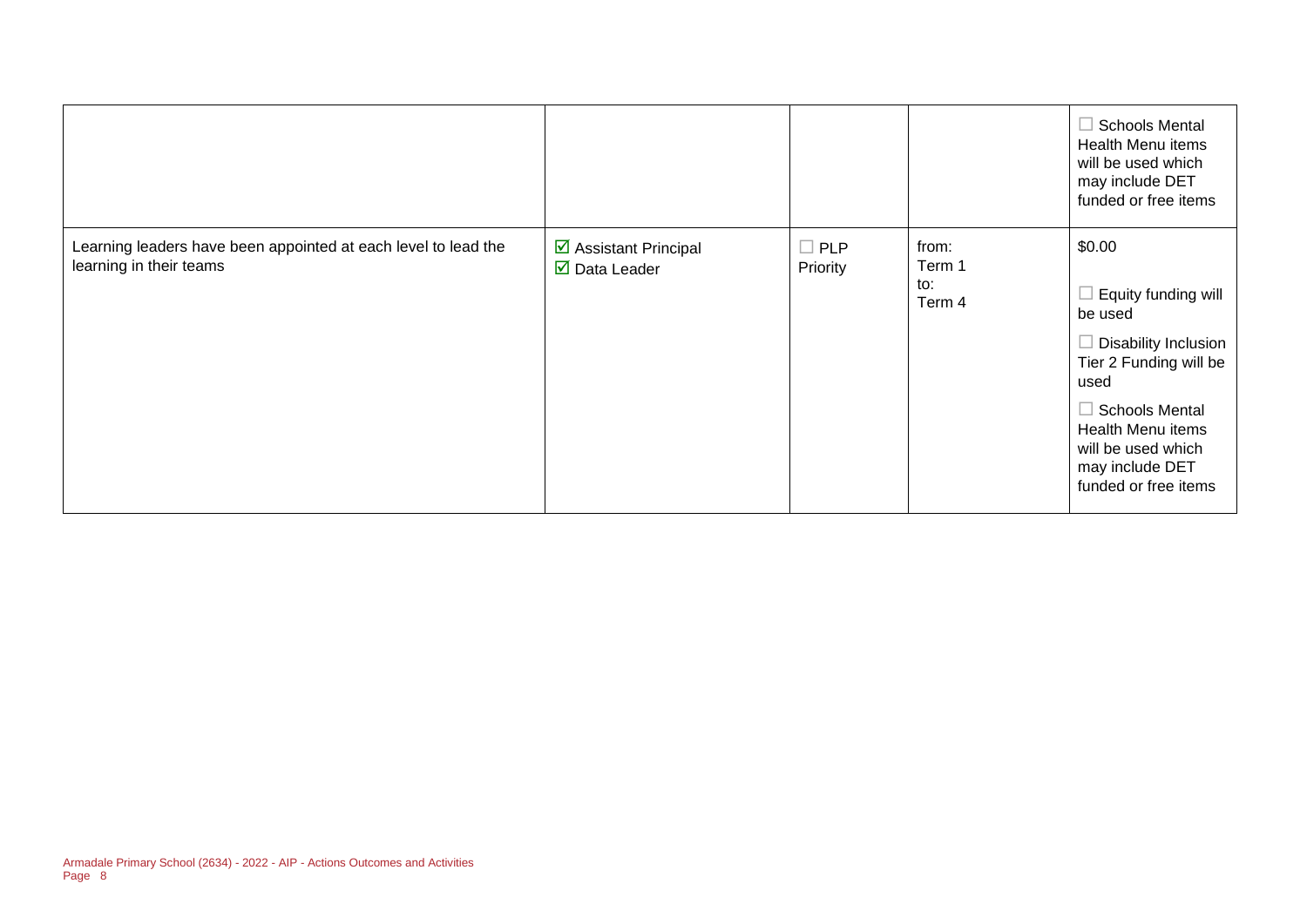## **Funding Planner**

#### Summary of Budget and Allocated Funding

| <b>Summary of Budget</b>            | School's total funding (\$) | <b>Funding Allocated in activities (\$)</b> | Still available/shortfall |
|-------------------------------------|-----------------------------|---------------------------------------------|---------------------------|
| <b>Equity Funding</b>               | \$6,769.30                  | \$6,769.30                                  | \$0.00                    |
| Disability Inclusion Tier 2 Funding | \$98,559.00                 | \$43,598.00                                 | \$54,961.00               |
| Schools Mental Health Fund and Menu | \$0.00                      | \$0.00                                      | \$0.00                    |
| <b>Total</b>                        | \$105,328.30                | \$50,367.30                                 | \$54,961.00               |

#### Activities and Milestones – Total Budget

| <b>Activities and Milestones</b>                                       | <b>Budget</b> |
|------------------------------------------------------------------------|---------------|
| Participation in the Victorian PLC Initiative Professional<br>Learning | \$3,000.00    |
| Appointment of a Disability Inclusion Coordinator                      | \$47,367.00   |
| <b>Totals</b>                                                          | \$50,367.00   |

#### Activities and Milestones - Equity Funding

| <b>Activities and Milestones</b>                                       | When                             | Funding allocated (\$) | Category                                                      |
|------------------------------------------------------------------------|----------------------------------|------------------------|---------------------------------------------------------------|
| Participation in the Victorian PLC<br>Initiative Professional Learning | from:<br>Term 3<br>to:<br>Term 4 | \$3,000.00             | $\triangleright$ Teaching and learning programs and resources |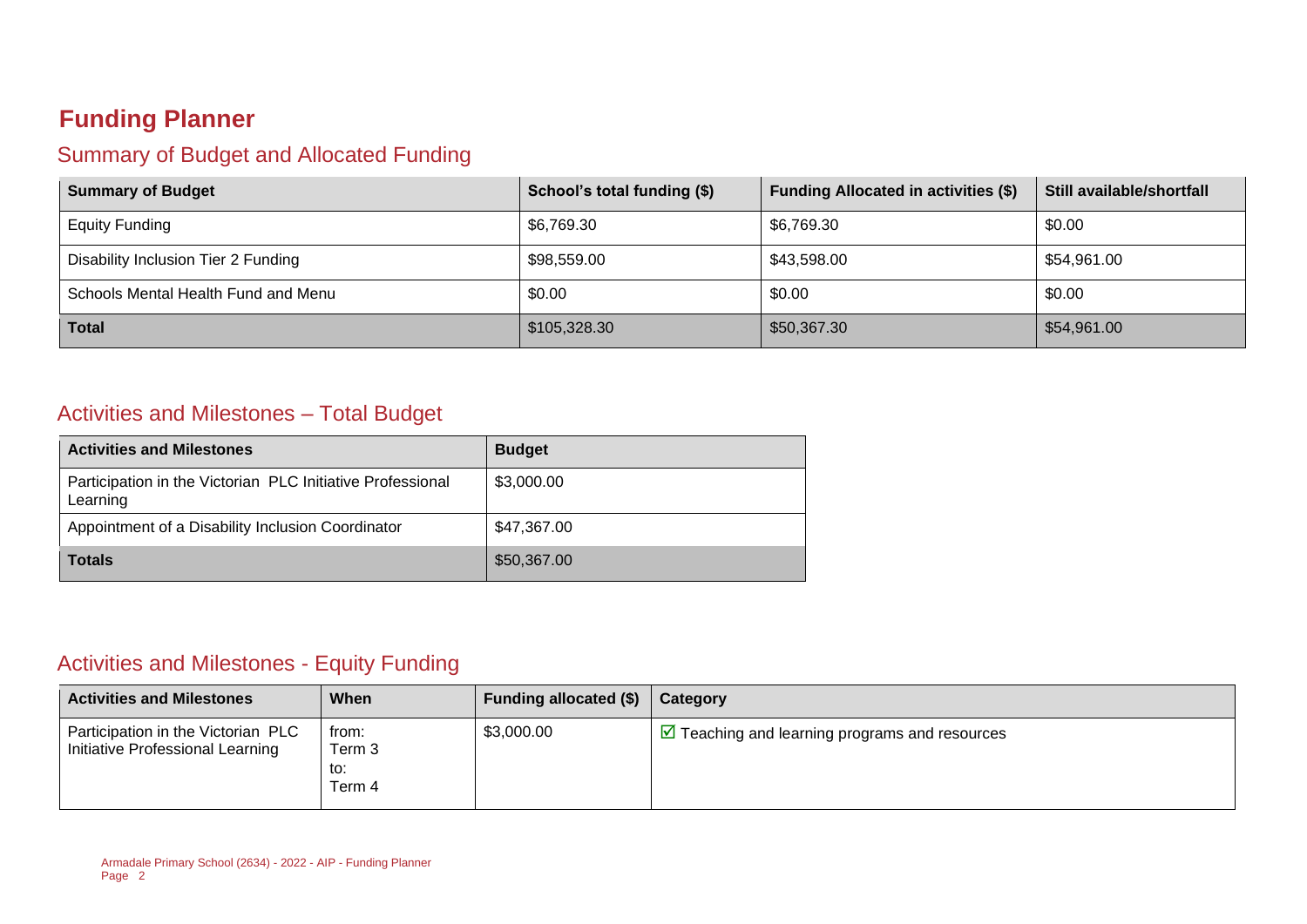| Appointment of a Disability<br>Inclusion Coordinator | from:<br>Term 1<br>to:<br>Term 4 | \$3,769.30 | $\triangleright$ Teaching and learning programs and resources<br>$\sqrt{2}$ Professional development (excluding CRT costs and new FTE) |
|------------------------------------------------------|----------------------------------|------------|----------------------------------------------------------------------------------------------------------------------------------------|
| <b>Totals</b>                                        |                                  | \$6,769.30 |                                                                                                                                        |

#### Activities and Milestones - Disability Inclusion Funding

| <b>Activities and Milestones</b>                            | When                             | <b>Funding allocated (\$)</b> | Category                                                                                                                                                              |
|-------------------------------------------------------------|----------------------------------|-------------------------------|-----------------------------------------------------------------------------------------------------------------------------------------------------------------------|
| Appointment of a Disability<br><b>Inclusion Coordinator</b> | from:<br>Term 1<br>to:<br>Term 4 | \$43,598.00                   | $\triangleright$ Education workforces and/or assigning existing school staff to inclusive<br>education duties<br><b>Disability Inclusion Coordinator</b><br>$\bullet$ |
| <b>Totals</b>                                               |                                  | \$43,598.00                   |                                                                                                                                                                       |

#### Activities and Milestones - Schools Mental Health Fund and Menu

| <b>Activities and Milestones</b> | When | Funding allocated $(\$)$   Category |  |
|----------------------------------|------|-------------------------------------|--|
| Totals                           |      | \$0.00                              |  |

#### Additional Funding Planner – Total Budget

| <b>Activities and Milestones</b> | <b>Budget</b> |
|----------------------------------|---------------|
|----------------------------------|---------------|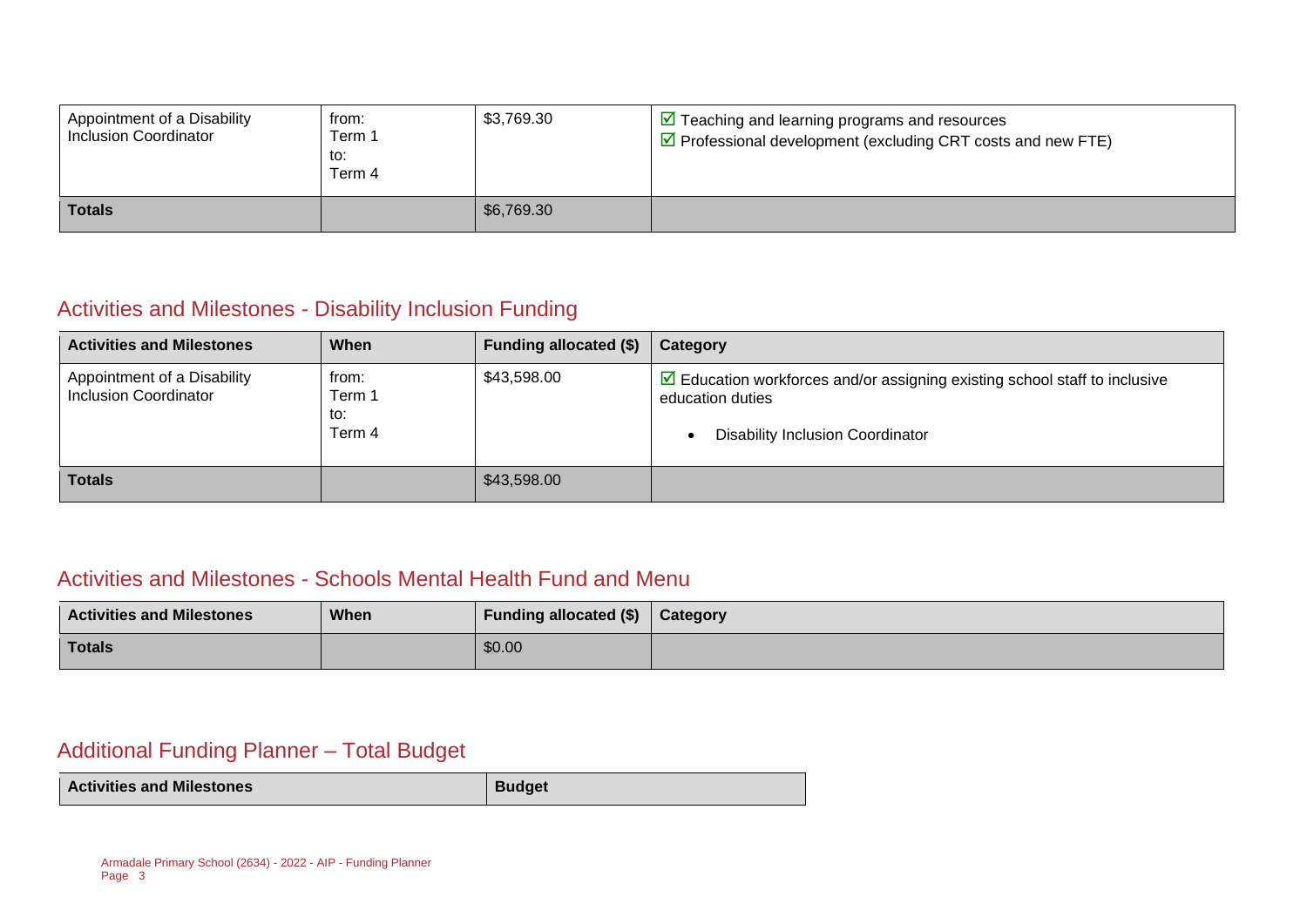| <b>The Company of the Company</b><br><b>otals</b> | \$0.00 |
|---------------------------------------------------|--------|
|---------------------------------------------------|--------|

#### Additional Funding Planner – Equity Funding

| <b>Activities and Milestones</b> | <b>When</b> | <b>Funding allocated (\$)</b> | <b>Category</b> |
|----------------------------------|-------------|-------------------------------|-----------------|
| <b>Totals</b>                    |             | \$0.00                        |                 |

#### Additional Funding Planner – Disability Inclusion Funding

| <b>Activities and Milestones</b> | <b>When</b> | <b>Funding allocated (\$)</b> | <b>Category</b> |
|----------------------------------|-------------|-------------------------------|-----------------|
| <b>Totals</b>                    |             | \$0.00                        |                 |

#### Additional Funding Planner – Schools Mental Health Fund and Menu

| <b>Activities and Milestones</b> | When | <b>Funding allocated (\$)</b> | Category |
|----------------------------------|------|-------------------------------|----------|
| Totals                           |      | \$0.00                        |          |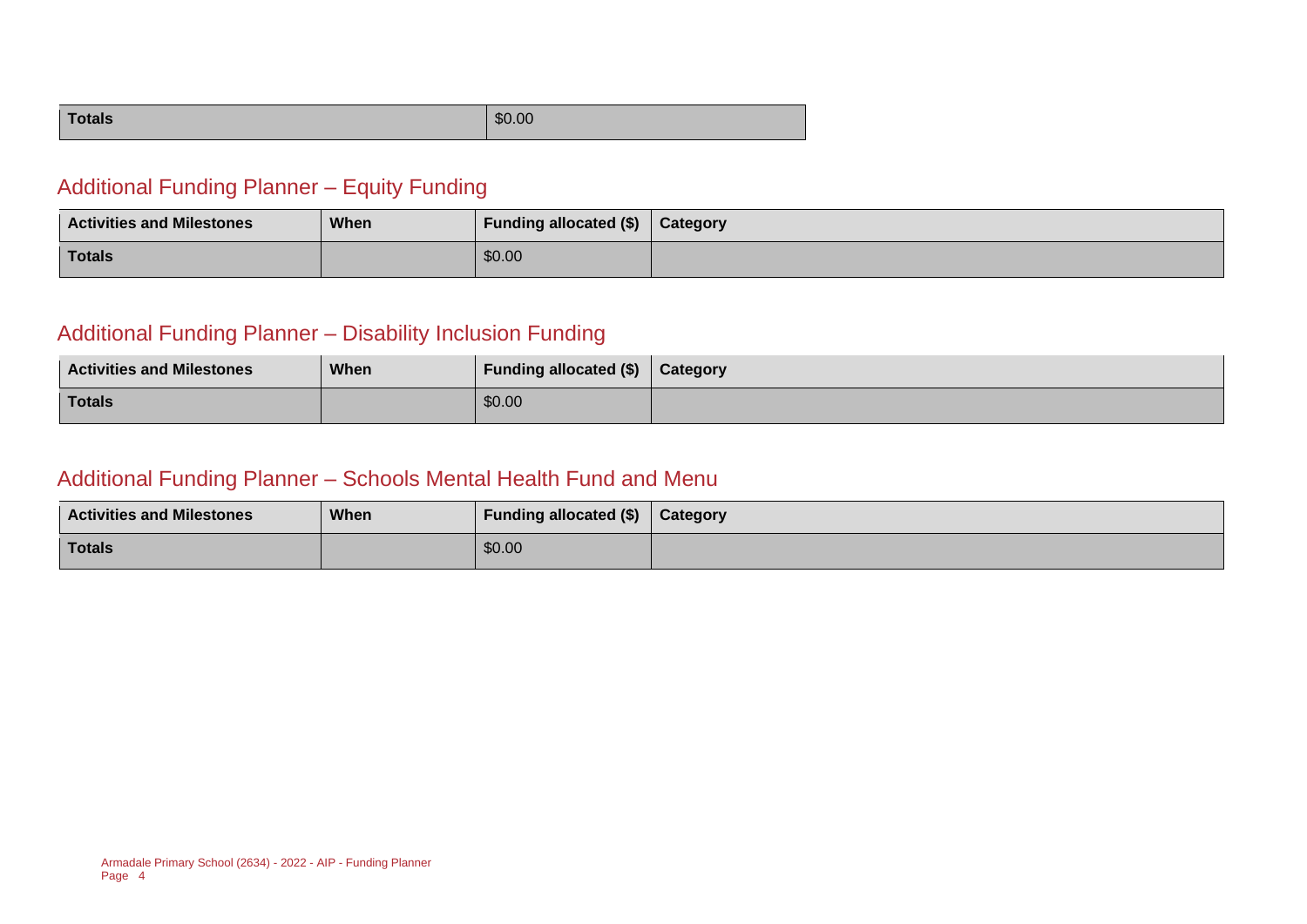## **Professional Learning and Development Plan**

| <b>Professional Learning</b><br><b>Priority</b>                                                                                       | Who                                                                                                                                                         | When                                        | <b>Key Professional Learning</b><br><b>Strategies</b>                                                                                                   | <b>Organisational Structure</b>                                                       | <b>Expertise Accessed</b>                                                                                                | Where                                             |
|---------------------------------------------------------------------------------------------------------------------------------------|-------------------------------------------------------------------------------------------------------------------------------------------------------------|---------------------------------------------|---------------------------------------------------------------------------------------------------------------------------------------------------------|---------------------------------------------------------------------------------------|--------------------------------------------------------------------------------------------------------------------------|---------------------------------------------------|
| Schedule and organise<br>professional learning on<br>embedding and strengthening<br>numeracy across curriculum<br>areas and Big Ideas | $\overline{\mathbf{z}}$ Assistant<br>Principal<br>$\overline{\mathbf{M}}$ Learning<br>Specialist(s)<br>$\overline{\mathbf{z}}$ School<br>Leadership<br>Team | from:<br>Term 1<br>to:<br>Term 4            | $\overline{\mathbf{z}}$ Planning<br>$\triangleright$ Curriculum development<br>$\triangledown$ Peer observation<br>including feedback and<br>reflection | ☑ Formal School Meeting /<br><b>Internal Professional</b><br><b>Learning Sessions</b> | $\boxtimes$ Learning Specialist                                                                                          | $\overline{\Box}$ On-site                         |
| Participation in the Victorian<br><b>PLC Initiative Professional</b><br>Learning                                                      | $\triangleright$ Leadership<br>Team                                                                                                                         | from:<br>Term <sub>3</sub><br>to:<br>Term 4 | $\overline{\mathbf{z}}$ Collaborative<br>Inquiry/Action Research<br>team                                                                                | $\boxdot$ Communities of Practice                                                     | $\overline{M}$ SEIL<br>$\boxtimes$ School improvement<br>partnerships                                                    | $\overline{\Box}$ Off-site<br>Regionally<br>based |
| Professional Learning from<br>The Resilience Project                                                                                  | $\overline{\mathsf{d}}$ All Staff                                                                                                                           | from:<br>Term 1<br>to:<br>Term 4            | $\triangleright$ Curriculum development<br>$\boxtimes$ Student voice, including<br>input and feedback                                                   | ☑ Formal School Meeting /<br><b>Internal Professional</b><br><b>Learning Sessions</b> | $\overline{\mathbf{y}}$ External consultants<br>The Resilience project                                                   | $\overline{\Box}$ On-site                         |
| Appointment of a Disability<br><b>Inclusion Coordinator</b>                                                                           | $\overline{\mathsf{M}}$ All Staff<br>$\triangledown$ Disability<br>Inclusion<br>Coordinator                                                                 | from:<br>Term 1<br>to:<br>Term 4            | $\boxtimes$ Planning<br>$\boxdot$ Curriculum development<br>$\triangledown$ Peer observation<br>including feedback and<br>reflection                    | ☑ Formal School Meeting /<br><b>Internal Professional</b><br>Learning Sessions        | $\overline{\mathbf{y}}$ Departmental<br>resources<br><b>Student Support</b><br>Services Disability<br>inclusion supports | $\overline{\Box}$ On-site                         |
| <b>Professional Learning</b><br>provided to staff on phonics                                                                          | $\overline{\mathbf{z}}$ All Staff                                                                                                                           | from:<br>Term 1                             | $\triangleright$ Design of formative<br>assessments                                                                                                     | ☑ Whole School Pupil<br>Free Day                                                      | $\overline{\mathbf{y}}$ External consultants                                                                             | $\overline{\mathsf{M}}$ On-site                   |